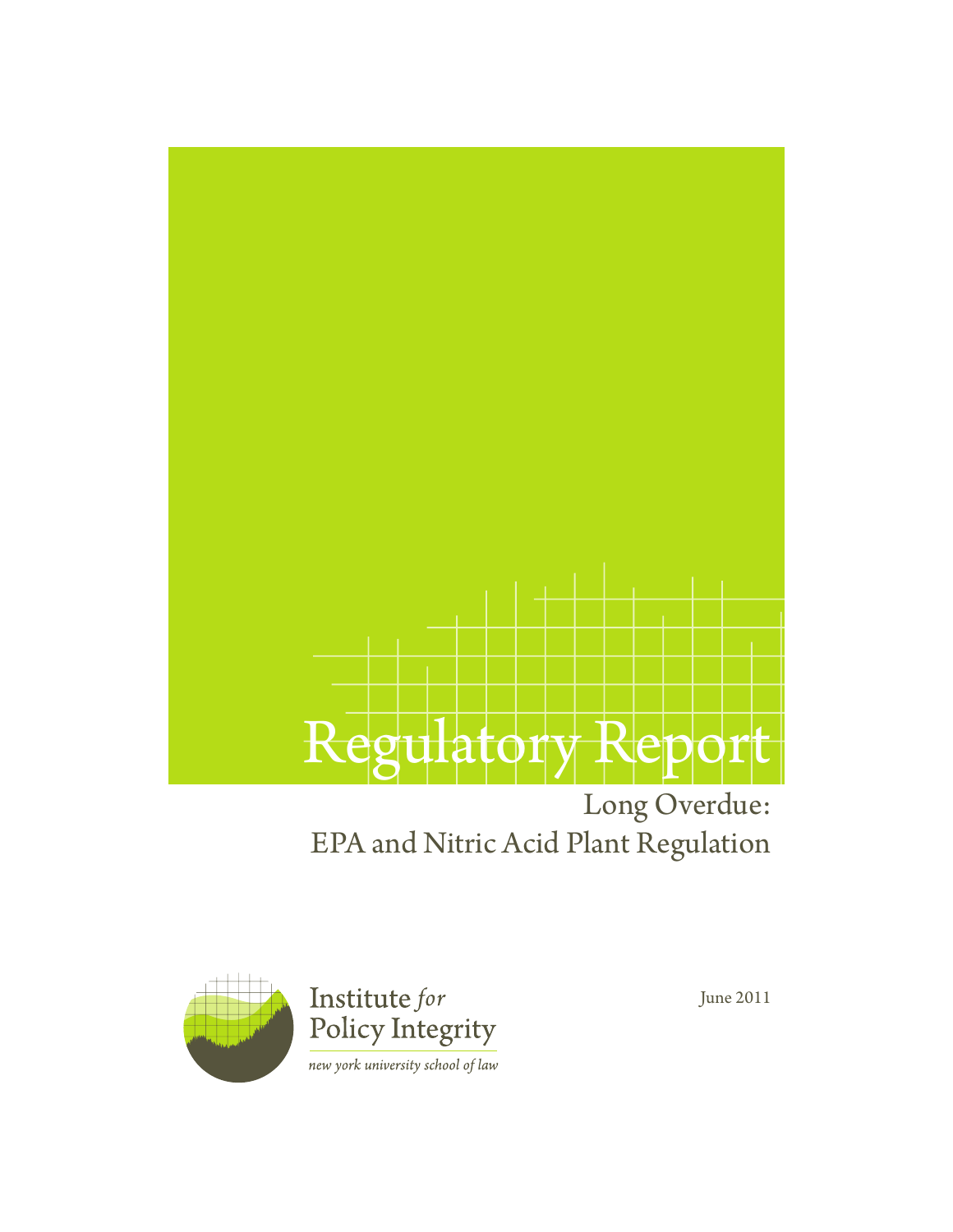Copyright © 2011 by the Institute for Policy Integrity. All rights reserved.

Printed in the United States of America.

Institute for Policy Integrity New York University School of Law 139 MacDougal Street, Third Floor New York, New York 10012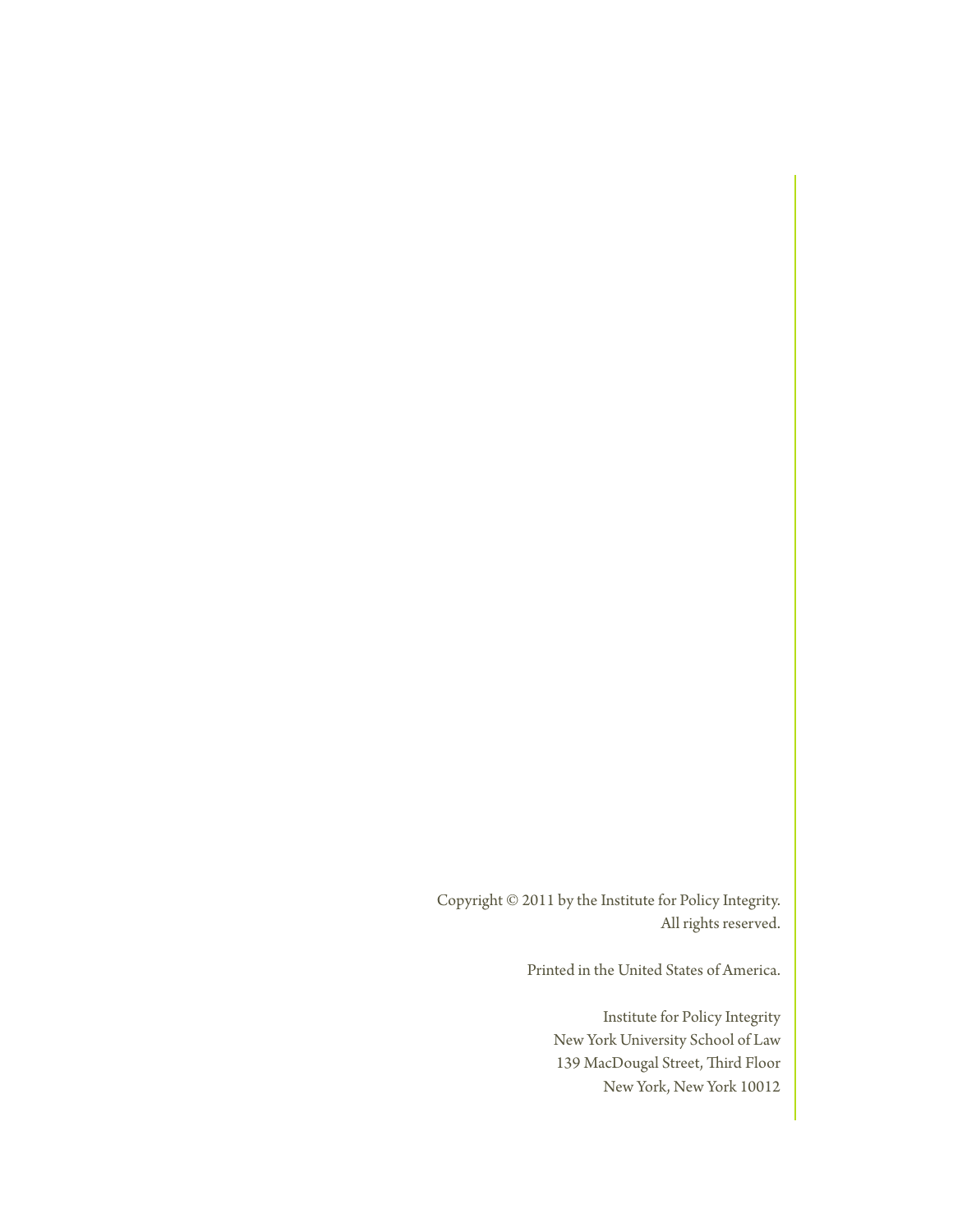## Executi

Forty years have passed since EPA last revised its performance standards for nitric acid plants. A lot has happened during those four decades: technological advances have made reducing pollution cheaper and more effective; scientific understanding of the harms of one major pollutant, nitrogen oxides  $\text{(NO)}\xspace_{\mathbf{x}}$ ), has grown more accurate; scientific consensus has emerged on the perils of failing to reduce greenhouse gases, including the nitrous oxide  $(N_2O)$  that these plants emit; the statutory authority for the standards has been amended, with Congress authorizing more flexible approaches to emissions controls; and at least three statutory deadlines for review have passed without any agency action.

Recently, EPA agreed by consent decree to finally review standards for emissions from nitric acid plants and, in a few months, to issue a new proposed rulemaking. The agency should take this additional time to incorporate three changes into the standards. First, the new regulation should establish a  $NO<sub>y</sub>$  emissions level that maximizes benefits by engaging in a cost-benefit analysis as part of the rule's review and revision. In particular, EPA should consider the full range of benefits, including the public health gains from  $NO<sub>x</sub>$ reductions and the ancillary benefits of  $\mathrm{N}_2\mathrm{O}$  reductions, and should develop cost estimates that reflect the ability of industry to adapt and innovate to bring down costs over time. Ideally, EPA should set NO<sub>x</sub> requirements at sufficient levels so that the marginal abatement costs for nitric acid plants equalize the marginal abatement costs set for other industrial sectors (for example, for utilities under the Transport Rule).

Second, EPA should include nitrous oxide as a regulated pollutant in the new NSPS. Regardless of whether this result is mandated by statute, EPA should at least exercise its discretion to regulate nitrous oxides because the benefits will vastly outweigh the costs. In fact, EPA has already found that the costs of reducing these greenhouse gases from nitric acid plants may be as low as \$2.32 per ton (of carbon-dioxide equivalent units), while the benefits could be as high as \$64.90 per ton (of carbon-dioxide equivalent units). Issuing standards for N<sub>2</sub>O at the same time as EPA revises the standards for NO<sub>x</sub> will best take advantage of cost-saving interactions between these two requirements.

Finally, EPA should consider implementing a flexible compliance program when regulating nitrous oxide. Together, EPA and the states should have sufficient authority to adopt flexible compliance approaches for both new and existing sources of N<sub>2</sub>O. For example, EPA and the states could set nationwide and state-specific emissions budgets and allow exchanges between regulated sources, or they could implement flexible performance rate requirements that would permit trading for those plants that over-comply. Especially given that EPA will be developing greenhouse gas performance standards for other industrial sectors (notably, for utilities and refineries), it makes sense for the agency to begin thinking about the best way to build flexible, harmonious standards for the whole economy that can keep compliance costs low without sacrificing any ultimate environmental goals. Nitric acid plants offer EPA an excellent opportunity to begin constructing what could become a flexible, interconnected compliance program for greenhouse gases.

By applying cost-benefit analysis, the latest scientific and technological understandings, and new, flexible compliance approaches, EPA can bring nitric acid performance standards into the twenty-first century.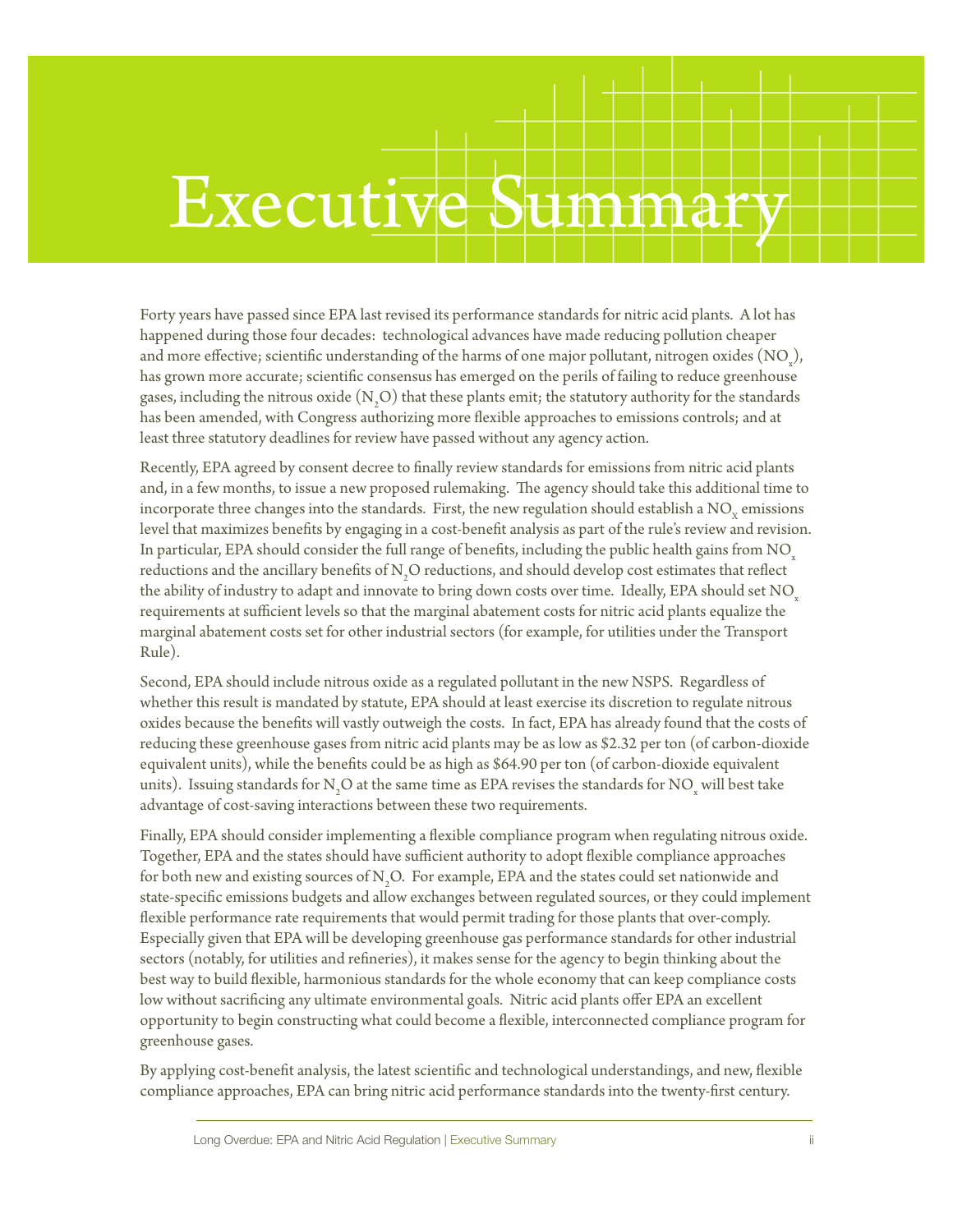# Analysis

#### **Background**

Congress passed the Clean Air Act in 1963 and amended it in 1970 to include an NSPS program for categories of sources that significantly contribute to air pollution that endangers public health or welfare.<sup>1</sup> In 1971, EPA listed nitric acid plants as a category of sources requiring regulation under 42 U.S.C. § 7411, and promulgated such "standards of performance" for nitrogen oxide  $(\mathrm{``NO}_{\mathrm{x}}$ ") air pollutants.<sup>2</sup> The current nitric acid NSPS regulations are applicable to any plant constructed or modified after August 17, 1971.3

Under the statute, EPA must review and, if necessary, revise the NSPS every eight years.<sup>4</sup> EPA has not reviewed the standards of performance for nitric acid plants since 1984,<sup>5</sup> and has not revised or otherwise updated the substantive emissions standard for  $NO<sub>x</sub>$  since the initial promulgation of the NSPS in 1971, nearly forty years ago. This lack of action recently prompted the Sierra Club and the Environmental Integrity Project to sue to compel EPA to revise the NSPS. Ultimately, the parties entered into a consent decree, which stipulates that EPA will revise the NSPS for nitric acid plants or make a determination under Clean Air Act Section 111(b)(1)(B) that no such revision is necessary.<sup>6</sup> EPA has indicated that it will issue a Notice of Proposed Rulemaking ("NPRM") by October 2011.<sup>7</sup>

The Administrator should take this additional time to incorporate three changes into the standards. First, the new regulation should establish a  $NO<sub>x</sub>$  emissions level that maximizes benefits by engaging in a cost-benefit analysis as part of the rule's review and revision. Second, EPA should include nitrous oxide  $({}^{\circ}N_{2}O^{n})$  as a regulated pollutant in the new NSPS. Finally, EPA should consider implementing a flexible emissions standard program when regulating nitrous oxide.

#### EPA Should Revise the Existing  $NO<sub>v</sub>$  Performance Standard

#### **Revision Should Be Based on an Appropriate Cost-Benefit Analysis**

White House policy instructs agencies to base their significant regulations on an evaluation of costs and benefits, unless prohibited by statute.<sup>8</sup> Section 111 of the Clean Air Act does not prohibit—and, in fact, encourages—careful consideration of the benefits and costs of performance standards.<sup>9</sup> Section  $111(a)(1)$  defines the term "standard of performance" as "a standard for emissions of air pollutants which reflects the degree of emission limitation achievable through the application of the *best system* of emission reduction which (*taking into account the cost* . . . ) the Administrator determines has been adequately demonstrated."10 This definition explicitly directs EPA to balance emissions reduction goals (i.e., "achiev[e]  $\dots$  the best system of emission reduction") with costs (i.e., "tak[e] into account the costs"). While courts have determined that this language does not *mandate* that EPA ultimately base its determination on a formal cost-benefit analysis, they have stated, "because Congress did not assign the specific weight the Administrator should accord each of these factors, the Administrator is free to exercise his discretion in this area."11 Given EPA discretion, statutory instructions, and executive orders, the agency should use a cost-benefit analysis to develop its nitric acid performance standards.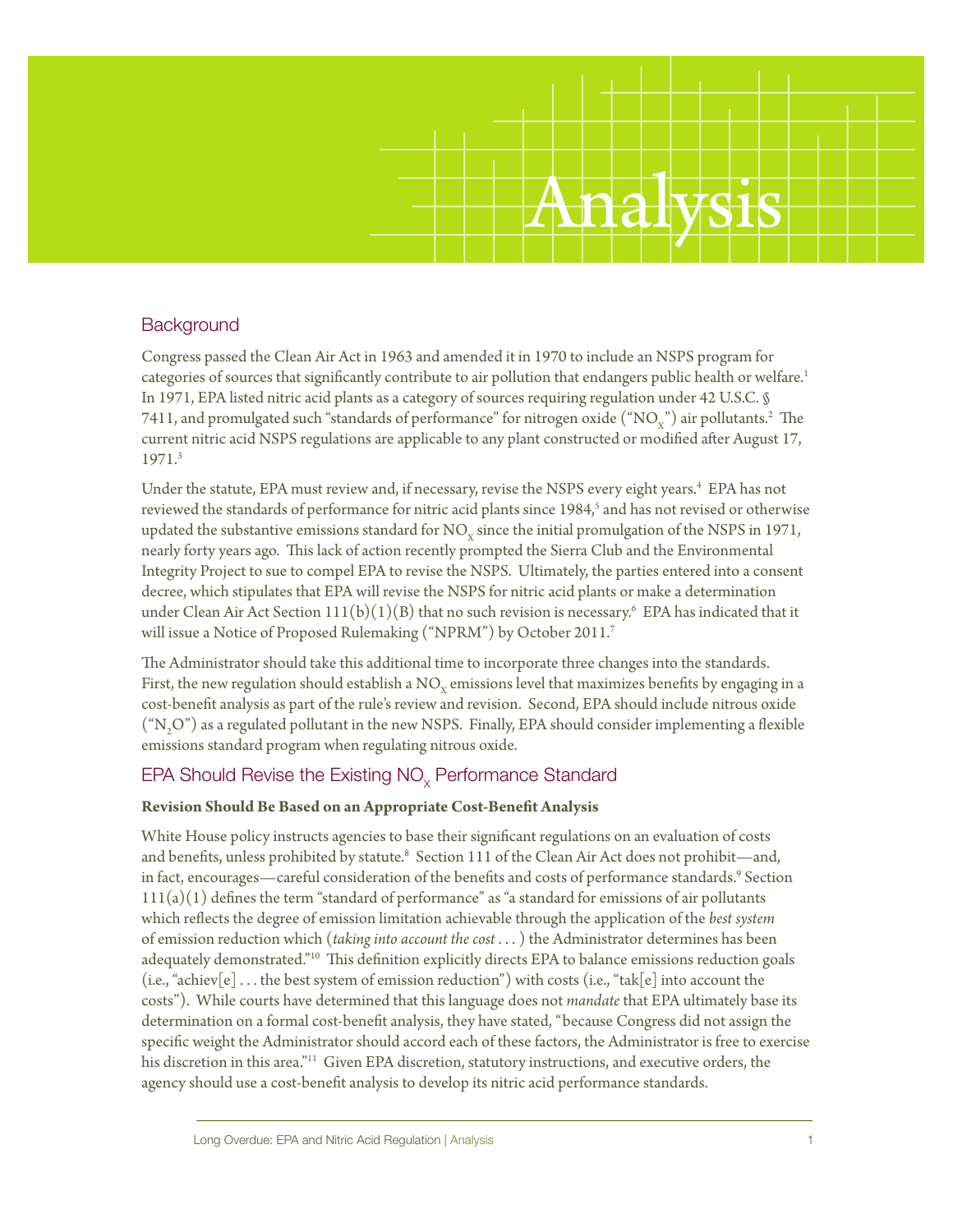Moreover, the use of cost-benefit analysis advances general policy goals. Regulation should maximize social welfare, and cost-benefit analysis is the best tool that agencies can use to achieve that end.<sup>12</sup> Costbenefit analysis also increases agency accessibility, since it demands a level of transparency in regulatory decisionmaking that allows the public to more fully understand the policy choices of agency actors.

Any revisions to the NSPS can and should be done based on a cost-benefit analysis that takes into account the costs of implementing the newest and best technologies for  $NO<sub>v</sub>$  emissions as well as the benefits of continued reduction and regulation of  $NO<sub>x</sub>$  pollutants.

#### **Benefits of a Stricter Standard Almost Certainly Justify the Costs**

#### *Benefits*

The primary benefit of the current new source performance standard is the reduction in harm caused by  $NO<sub>x</sub>$  air pollution. Since EPA promulgated the 1971 standard, science has increased its understanding of the adverse health effects that result from particulate matter and ground-level ozone, formed by pollutants including NO<sub>x</sub>.<sup>13</sup> The "benefits" side of EPA's NO<sub>x</sub> emissions reduction analysis should include these developments. That is, because it is now known that the potential for harm resulting from  $NO<sub>x</sub>$  emissions is greater, there is a correspondingly greater benefit to EPA regulation of such emissions.

There are also crucial ancillary benefits from revising the NSPS standard for  $NO<sub>x</sub>$ : namely, stricter standards for NO<sub>x</sub> could have a beneficial impact on the abatement of nitrous oxide  $(N_2O)$  as well. Several technologies currently available would reduce the emissions of both pollutants simultaneously (such as nonselective catalytic reduction).14 Even if EPA does not issue separate performance standards to directly control nitrous oxide emissions from nitric acid plants—and it should, see *infra* Part II—the agency still must consider the potential effects on nitrous oxide emissions when setting its  $\rm NO_{x}$  standards. This approach is consistent with executive orders, statutory instructions,<sup>15</sup> and good policy.

#### *Costs*

The primary costs of a stricter standard are the technology upgrades and process changes required for industry to comply. When estimating costs, it is important for EPA to accurately assess the baseline and to account for the potential for technological growth. Since the 1971 standards were originally issued, research has developed many newer, cheaper, and more effective means to reduce  $\rm NO_{\rm v}$  emissions.<sup>16</sup> In fact, many plants have already voluntarily implemented technologies that reduce  $\rm NO_{v}$  emissions below the level articulated in the current NSPS.<sup>17</sup> EPA's analysis should take these current practices into account in order to determine the burden on the industry of using newer technologies to achieve emissions reductions.18 Additionally, this history should remind EPA of the potential for industry to adapt to regulatory requirements by finding cheaper, more effective ways to comply; in other words, technology can bring down compliance costs over time.

#### **EPA Should Use Data from Trading Programs to Inform the Revised NO<sub>y</sub> Standard**

The  $NO<sub>x</sub>$  Budget Trading Program (or " $NO<sub>x</sub>$  SIP Call") could assist EPA in setting an emissions standard for nitric acid plants that is cost-benefit justified. Despite the fact that this program was superseded by the Clean Air Interstate Rule's ("CAIR") NO<sub>y</sub> ozone season program<sup>19</sup> (which is likely to be replaced by the new Transport Rule),<sup>20</sup> data from the NO<sub>x</sub> Budget Trading Program reports in 2008 could provide insight into the quantified benefits of  $\rm NO_x$  emissions reductions. As of the close of 2008, the cost of a  $\rm NO_{_X}$  permit was \$592 per ton.<sup>21</sup> Under a market system like the  $\rm NO_{_X}$  SIP Call, if the emissions budget is set efficiently, the permit price will equal the marginal cost of abatement, which should also equal the marginal benefits of reducing emissions. In short, the benefit of reducing NO  $_{\rm x}$  emissions from sources within the trading program is roughly \$592 per ton.

Using this figure as a benchmark, EPA can approximate the benefits of reducing  $\rm NO_{x}$  emissions from nitric acid plants,<sup>22</sup> and should design its nitric acid performance standards so that marginal costs equal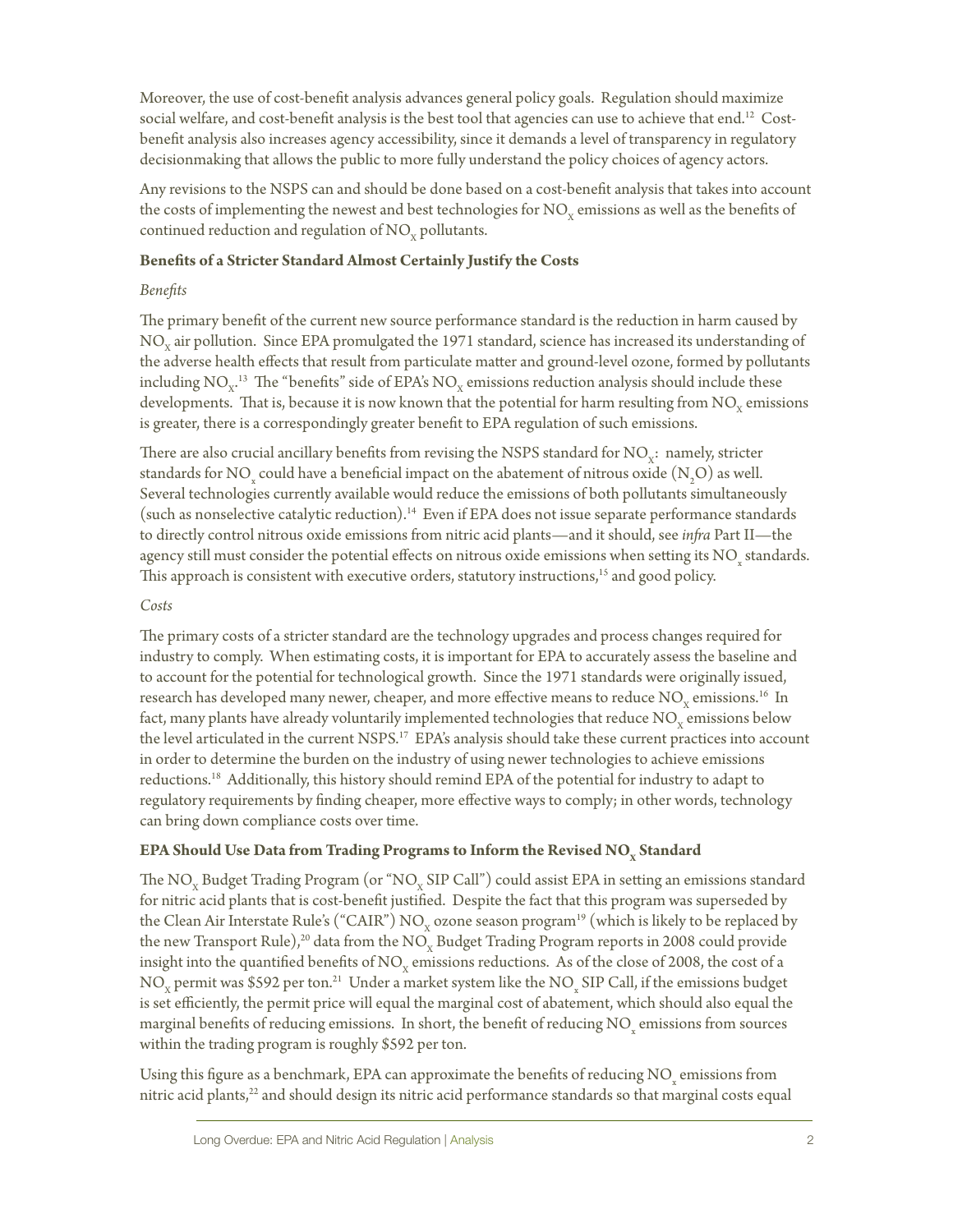marginal benefits. Therefore, EPA should set the emissions standard such that nitric acid plants spend the necessary amount to comply with the regulation, up to the cost of the SIP Call permit price.

EPA should also consider ways to harmonize  $\rm NO_{x}$  regulations of utilities under the Transport Rule with those for nitric acid plants. Assuming the benefits of NO  $_{\rm x}$  reductions are comparable regardless of source and geography, it would be most efficient to prioritize  $\mathrm{NO}_{\mathrm{x}}$  reductions in the sectors with the lowest compliance costs. For example, if the cost to nitric acid plants is significantly lower than the cost to utilities, EPA could achieve the same total emissions reductions more efficiently by increasing the budget for NO<sub>y</sub> emissions under the Transport Rule and instead prioritizing greater reductions under the NSPS program. EPA should take advantage of potential lower-cost abatement opportunities in the nitric acid industry by increasing the performance standard requirements until the marginal cost of compliance equalizes the price of a NO<sub>x</sub> permit under the Transport Rule trading program (at which point the marginal abatement cost across all sectors will be equal).

#### EPA Should Set an  $\mathsf{N}_{2}\mathsf{O}$  Performance Standard for Nitric Acid Plants

In addition to emitting  $NO<sub>v</sub>$  air pollutants, the process of producing nitric acid also releases significant quantities of nitrous oxide (N<sub>2</sub>O).<sup>23</sup> In 2009, nitric acid production emitted 88% of all industrial N<sub>2</sub>O emissions<sup>24</sup>—the equivalent of the annual greenhouse gas ("GHG") emissions from 2.6 million cars.<sup>25</sup>

Nitrous oxide is a potent greenhouse gas  $-310$  times more potent than carbon dioxide, in fact.<sup>26</sup> Therefore, even when emitted in small quantities, this gas can pose a significant threat to public health and welfare. While  $NO<sub>x</sub>$  has been included in the NSPS program since nitric acid plants were listed as a category in 1971, nitrous oxide has never been included. EPA should (and in fact may be required to) utilize the opportunity of the delayed NSPS review to regulate nitrous oxide emissions from nitric acid plants.

#### **EPA Should Exercise Its Discretion To Regulate Nitrous Oxide for New Nitric Acid Plants**

#### *Regulate air pollutants to maximize net benefits*

While EPA is required to "establish Federal standards of performance for new sources within such category,"<sup>27</sup> the Clean Air Act does not explicitly lay out a decisionmaking framework by which EPA must determine which pollutants get standards of performance and which do not. EPA should use its discretion to target pollutants where analysis indicates benefits will justify costs.<sup>28</sup>

The Clean Air Act does provide some limits to EPA's discretion under Section 111. Specifically, standards of performance only apply to "air pollutants."29 However, both the Supreme Court, in *Massachusetts v. EPA,*30 and EPA, in its "tailoring rule,"31 have determined that nitrous oxide is an air pollutant. Section 111 also provides a decisionmaking framework for listing categories of sources that will be subject to standards of performance: any category which, in EPA's judgment "significantly contributes to air pollution that endangers public health or welfare"32 should be included. Determining which of the pollutants emitted by sources in already-listed categories should receive standards, however, need not be based on a finding of "significant contribution" and "endangerment."33 As EPA has stated in its guidance for establishing NSPS:

An endangerment finding would be a prerequisite for listing additional source categories under section 111(b), but is not required to regulate GHGs from source categories that have already been listed, such as EGU's at power plants and refineries.<sup>34</sup>

Because nitric acid plants have been listed as a category since March 1971,<sup>35</sup> EPA need not determine that nitrous oxide from nitric acid plants significantly contributes to air pollution that endangers public health or welfare in order to set a standard of performance for that pollutant.

Finally, while the definition of standard of performance specifies a particular *level* of the emissions standard (i.e., "best," "cost," "demonstrated"),<sup>36</sup> it does not specify *when* a standard must apply to a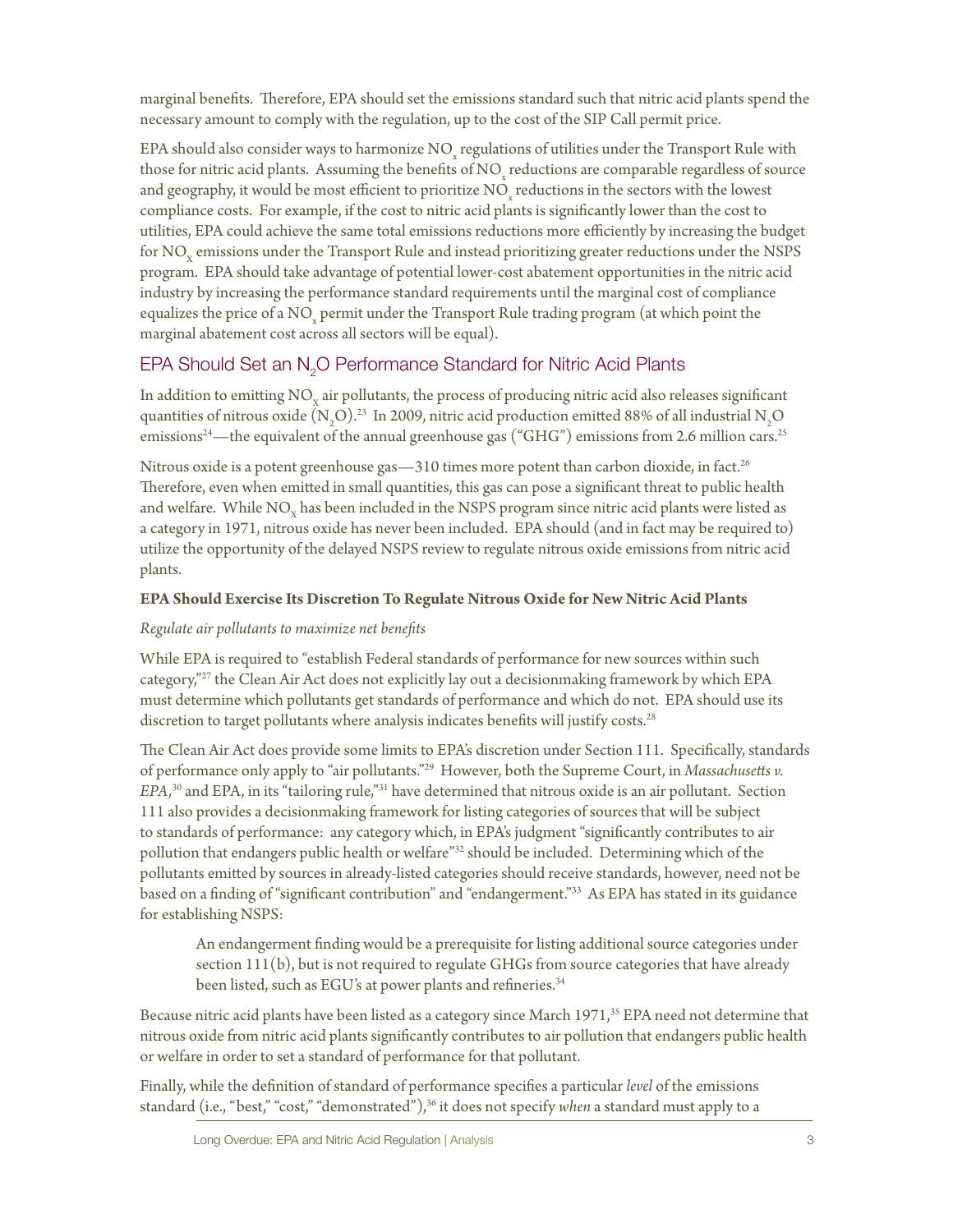#### particular pollutant.

In past rulemakings, EPA has acknowledged that the agency may have broad discretion as to when to promulgate a standard of performance for any particular pollutant.<sup>37</sup> While it is not clear that EPA in fact has this level of discretion,<sup>38</sup> even under this interpretation, a cost-benefit framework would be appropriate. Consistent with the requirements of executive orders, EPA should assess the costs and benefits of setting standards of performance for each potential pollutant, and then target those pollutants where regulation would maximize net benefits.

#### *Strong Evidence Indicates the Benefits of Regulating Nitrous Oxide Will Justify the Costs*

The benefits of regulating any pollutant primarily consist of the mitigation of harm otherwise caused by its emission. For nitrous oxide, the benefit of regulation is predominantly the reduction of the negative impacts of global climate change. As EPA has previously determined, nitrous oxide, a greenhouse gas, poses a danger to public health and welfare.<sup>39</sup> EPA has quantified the harm of a marginal unit of the most common greenhouse gas, carbon dioxide, as the "social cost of carbon" ("SCC").40 Though it must be done carefully, the SCC can also be used to approximate the benefits of reducing nitrous oxides, once nitrous oxide pollution has been translated into carbon-dioxide equivalent units (based on the relative global warming potential of the two pollutants).<sup>41</sup> Because of scientific and economic uncertainty, EPA has not prescribed a single monetized number for the SCC; instead it uses four different quantifications, ranging from \$4.70 to \$64.90 per ton.<sup>42</sup> Many reasons support using values on the higher end of that spectrum.<sup>43</sup> However, even using all but the lowest possible values, NSPS for nitrous oxide will likely produce benefits that exceed costs. Using the central value of \$21 would produce benefits that far exceed the costs.

Specifically, those costs would include the technological upgrades and process changes that new and modified plants must implement to comply with regulation.<sup>44</sup> EPA has recently conducted a thorough review of current and emerging technologies that reduce nitrous oxide.<sup>45</sup> This study indicates that the costs of reduction are relatively low. Utilizing technology "*demonstrated in practice,*" nitric acid plants can reduce over 80% of their nitrous oxide emissions at a cost of \$2.32 - \$6.49 for every ton of carbon-dioxide equivalent reduced.<sup>46</sup> (Note that this estimate could be further reduced if EPA adopts the flexibility mechanisms outlined below.47)

#### *Considering Interactive Effects Can Increase Benefits and Lower Costs*

As outlined above, in conducting its cost-benefit analysis, EPA should also consider the interactive effects that controlling nitrous oxide will have on the reduction of  $NO<sub>x</sub>$ , and vice versa.<sup>48</sup> The costs and benefits of additional NO<sub>x</sub> reductions should then be included in any cost-benefit analysis that EPA conducts with regard to nitrous oxide.

Considering the interactive effects justifies setting a nitrous oxide standard at the same time EPA revises the NO<sub>y</sub> standard. By setting concurrent standards, EPA can maximize net benefits across both pollutants. If EPA waits to set nitrous oxide standards at a later date, these standards could increase the overall cost of compliance while producing no additional benefit. In most cases, it is more cost effective for plants to design emissions reductions as part of the initial construction rather than adding them to existing plants. Therefore, as new or modified plants are faced with added capital expenditures to meet a more stringent  $NO<sub>v</sub>$  standard, it would be cost-effective for them to simultaneously meet a nitrous oxide standard.

In fact, EPA already considers joint review of standards to be a cost-effective form of regulation. EPA strives, whenever possible, to utilize a sector-based approach to regulation. These integrated assessments consider the interactive effects of different regulatory measures for multiple pollutants to determine the "optimum strategies, considering feasibility, costs, and benefits across the different pollutant types while streamlining administrative and compliance complexities and reducing conflicting and redundant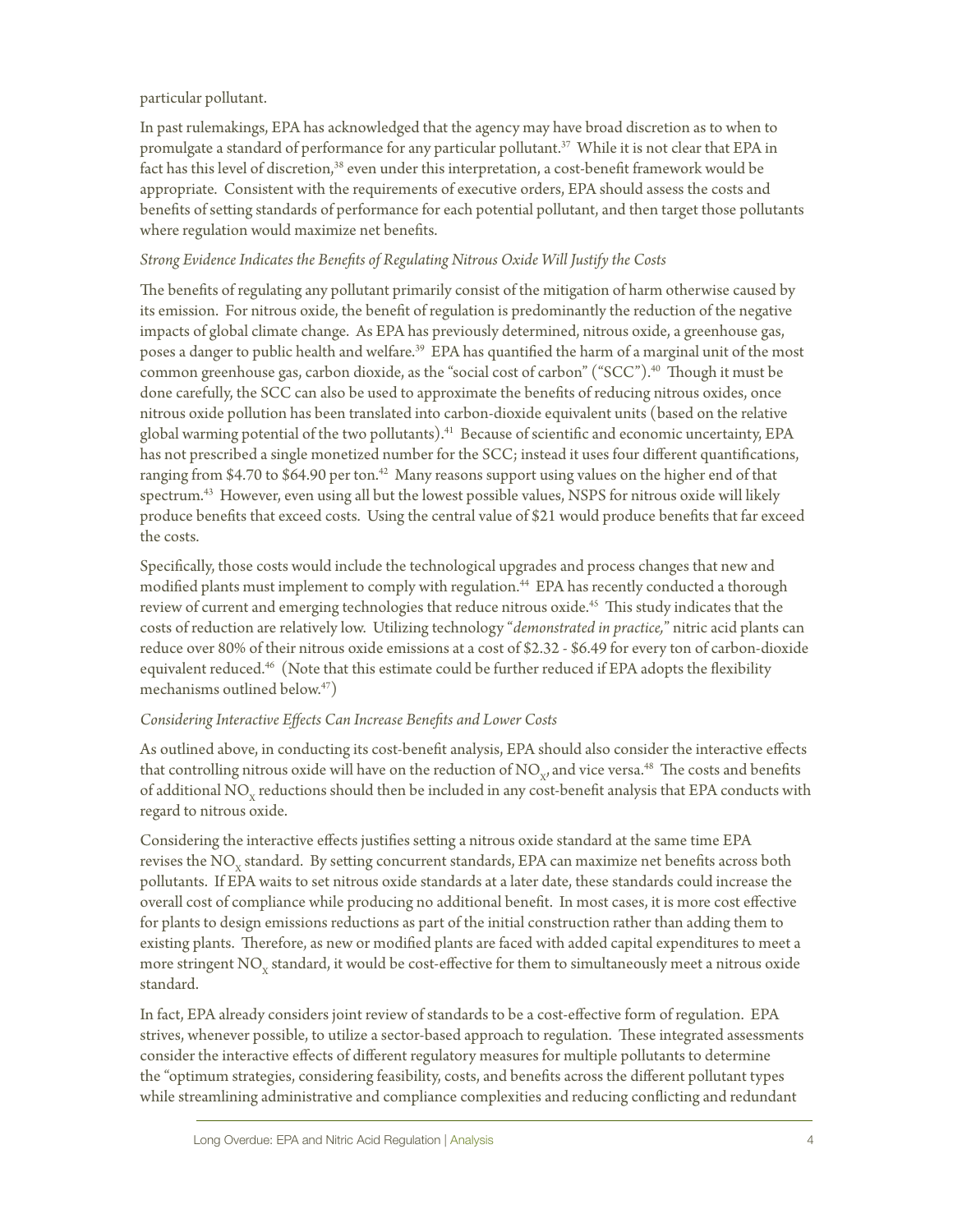requirements, resulting in added certainty and easier implementation of control strategies for the sector under consideration."49

For these reasons, considering the costs and benefits of regulating nitrous oxide as an additional pollutant at the same time that EPA revises the  $\rm NO_{x}$  standard is a sensible strategy that will lead to more efficient overall levels of regulation.

#### **EPA Discretion May Be Limited, and Nitrous Oxide Standards May Be Required**

While EPA may have some discretion to set standards of performance for particular air pollutants under NSPS, it is also possible that EPA's discretion is limited. In considering any future revisions, EPA should remain cognizant of the legal constraints that may affect its regulatory choices.

#### *The Arbitrary and Capricious Limitation*

To the extent EPA does have discretion to select which pollutants to regulate, it must exercise that discretion in a non-arbitrary way.<sup>50</sup> A cost-benefit framework provides a clear and rational basis for choosing the standards of performance for any given pollutant—and in this case, for making the decision to set them for nitrous oxide emissions from nitric plants. Conversely, if EPA were to rely on some of its prior justifications for not regulating, the agency could open itself up to a potential arbitrary and capricious challenge.<sup>51</sup>

Under the previous Administration, EPA primarily argued that any regulation of greenhouse gases under Section 111 would trigger other sections of the Act, resulting in rushed regulation without sufficient time to effectively understand the complexities of the greenhouse gas pollution problem. Such justifications do not apply to nitrous oxide at this time. Concerns about triggering sections of the Clean Air Act (such as New Source Review and the Prevention of Significant Deterioration) have been made moot by EPA's proactive decision to regulate greenhouse gases under those very provisions.52 Similarly, the argument that greenhouse gas regulation through the NSPS program requires an extended and deliberative process<sup>53</sup> has been satisfied, since the agency has engaged in such deliberations and studies.<sup>54</sup>

The current Administration has also asserted that it has the power to choose which pollutants to regulate, citing past examples where EPA has refused to include a new pollutant when promulgating an NSPS standard.<sup>55</sup> First, EPA pointed to a 1984 rulemaking for natural gas processing which included SO<sub>2</sub> and VOCs, but not a number of other pollutants. They justified this decision by arguing that the unregulated pollutants were effectively reduced by the technology that would be implemented to control SO<sub>2</sub>.<sup>56</sup> That is not the case for nitrous oxide. While N<sub>2</sub>O *can* be controlled by some of the same technology that limits NO<sub>v</sub> emissions, without a specific standard such technology will not be widely implemented.<sup>57</sup>

EPA has also cited to a 1987 rulemaking for various manufacturing processes, where the agency decided to regulate only the pollutant that was emitted in the greatest quantity.<sup>58</sup> However, because quantity of emissions does not necessarily correlate to the cost of emissions reductions or the relative net benefits of pollutant reduction, basing the decision on the quantity emitted could be considered unreasonable. Lastly, EPA has looked to *Nat'l Lime Ass'n v. EPA<sup>59</sup>* to support its argument in favor of discretion; however, in that case, the agency cites cost and the unavailability of adequate technology as reasons for not regulating certain pollutants. Neither of those justifications is applicable to nitrous oxide at nitric acid plants.

Given its efforts to begin to regulate greenhouse gases in other sectors and the state of current technology, an EPA decision not to regulate nitrous oxide emissions from nitric acid plants could invite an arbitrary and capricious challenge. Therefore, in order to avoid such a challenge, the agency should utilize the additional time it has for its NSPS review to establish standards of performance for nitrous oxide in nitric acid production.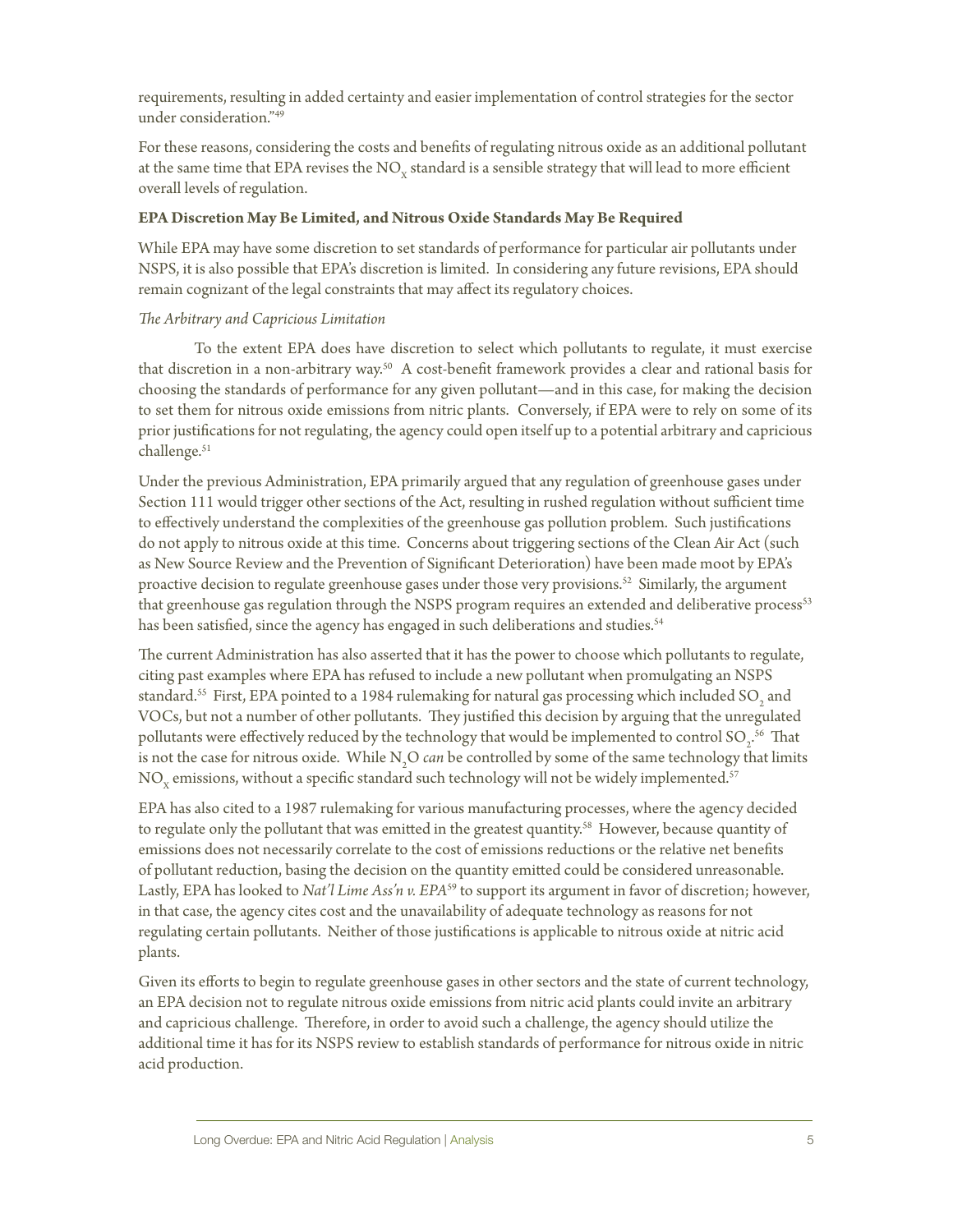#### *Potential Statutory Limitations*

Finally, there is some reason to believe that the text of the Clean Air Act prevents EPA from exercising unlimited discretion in promulgating standards of performance. Though the text is silent as to the definition of "standard of performance" and despite the fact that there exists discretionary language in Section  $111(b)(1)(B)$ , the act does not clearly confer power for the agency to choose which particular pollutants to regulate.

EPA has argued that because the phrase "emission of air pollutants" does not include the word "any," it has discretion over which air pollutants it sets standards for. However, the statutory structure and legislative history of Section 111 indicates that EPA may not have such discretion. The use of the term "air pollutant" in other parts of Section 111 demonstrates that Congress intended to limit EPA's discretion. While "any" is not included as a modifier for "air pollutant" in Section  $111(a)(1)$ 's definition of "standard of performance," it *is* included in the definitions of the term "modification."60 Under Section 111(b), NSPS standards apply to facilities constructed or modified after standards have been set.<sup>61</sup> In other words, if an existing facility undergoes a modification—a physical change that increases the emission of "*any*" air pollutant—it is a structure now subject to NSPS. Reading Section 111 to allow for unlimited agency discretion on which pollutants require performance standards could lead to the absurd result where a facility could become subject to NSPS regulation by increasing its emissions of a pollutant for which EPA has chosen not to set standards. A clearer reading, limiting EPA discretion, would easily avoid such absurdity.

Moreover, the fact that Section 111(a) does not include the word "any" may be explained by legislative history. In order to remove a scheme whereby different fuels were subject to different definitions of "standard of performance," Congress consolidated the definition in the 1990 Amendments to the Clean Air Act. This change was not intended to give EPA complete discretion over which pollutants it could regulate under NSPS, but instead to *consolidate* the definition to apply to all sources broadly.62

Finally, as detailed above, Section  $111(b)(1)(A)$  requires EPA to list categories of sources that cause or contribute significantly to air pollution that may reasonably be anticipated to endanger public health or welfare. EPA's prior reading of Section  $111(a)(1)$  would allow it to decline to set standards of performance for the very pollutants that cause the category of sources to be listed in the first place. Any reading of "standard of performance" should thus, at the very least, create a non-discretionary duty to set standards of performance for any air pollutants which would sufficiently endanger public health and welfare. Nitrous oxide meets this standard.<sup>63</sup> Nitrous oxide emissions, which significantly endangers public health and welfare as determined *by EPA*, would be sufficient to render nitric acid plants a listed category under Section  $111(b)(1)(A)$ . It would make little sense, then, for EPA to not be required to set standards of performance for that pollutant.

EPA has also argued<sup>64</sup> that it has discretion over which pollutants to regulate because of language in Section  $111(b)(1)(B)$  directing the Administrator to "promulgate within one year of [] publication, such standards with such modifications *as he deems appropriate*."65 A more clear reading of this section would indicate that "as he deems appropriate" qualifies "with such modifications." The language simply means that EPA is not required to adopt all modifications suggested by commenters or considered by the agency. It does not provide unlimited discretion for EPA to promulgate "such standards." The inconsistent use of "as appropriate" in the Clean Air Act lends further support to this reading.<sup>66</sup>

If EPA has discretion under the statute, it should use that discretion to set standards of performance for pollutants for which the benefits of regulating will justify the costs. Choosing *not* to regulate nitrous oxide fails to maximize social welfare, is inconsistent with Administration and current EPA policy, and could create the possibility of an arbitrary and capricious challenge. It is also possible that EPA is required to include nitrous oxide under NSPS. In either case, the outcome is the same: EPA should take advantage of the current plan to delay its revision of the current NSPS standards for nitric acid plants, and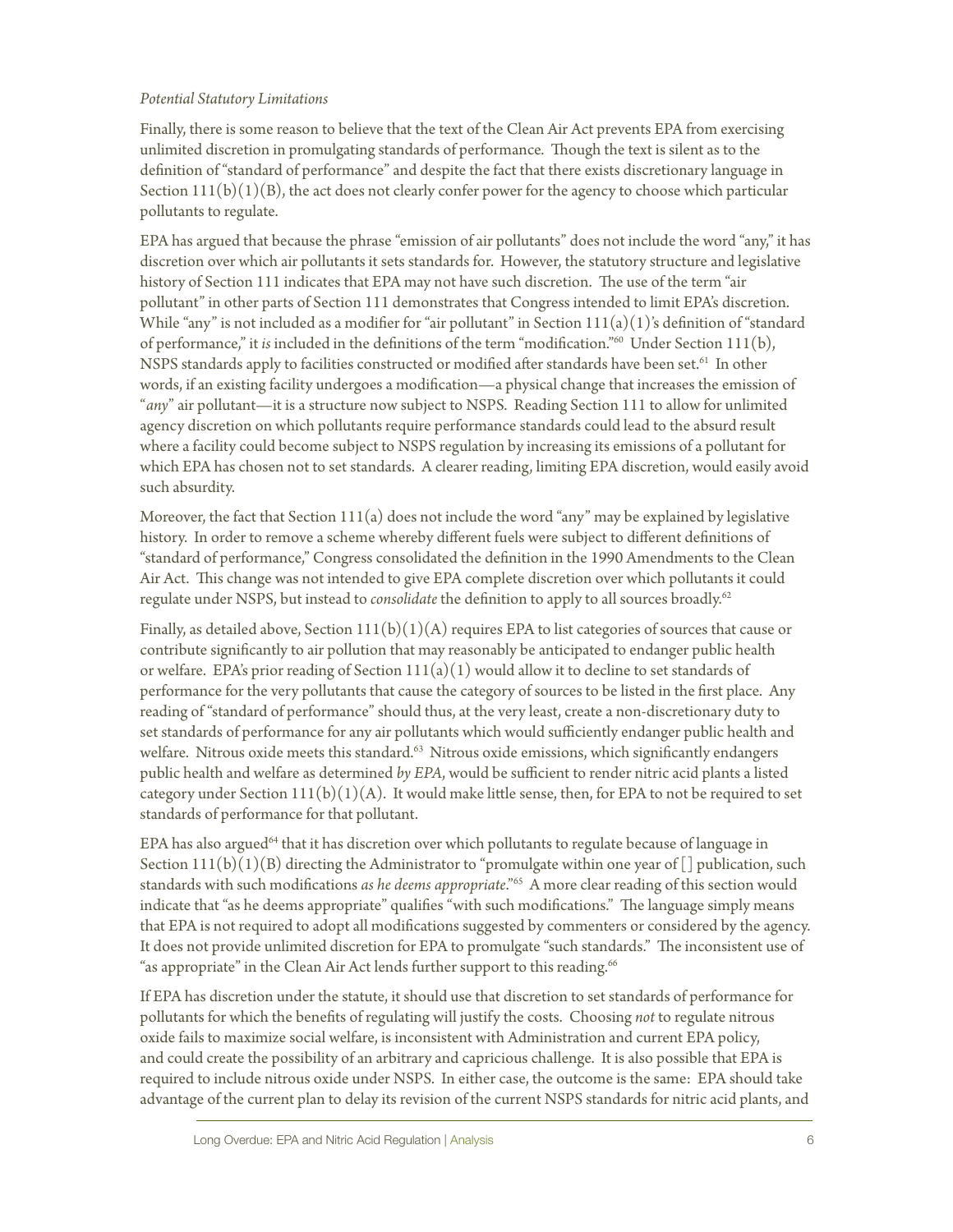set a standard of performance for nitrous oxide.

#### Regulation of Nitrous Oxide for New Sources Triggers Regulation for Existing **Sources**

Section 111(d) provides direction for regulating existing sources within the NSPS framework. That section stipulates that EPA shall guide the states on the issuing of performance standards for those air pollutants not included in Section 108 (National Ambient Air Quality Standard program) or 112 (Hazardous Air Pollutant program), and that would otherwise be regulated under the NSPS program if they were emitted by new sources.<sup>67</sup> Section  $111(d)$  explains that states should develop plans for the implementation and enforcement of the performance standards.<sup>68</sup>

Should EPA decide to regulate GHGs for new sources under Section 111(b), states would need to submit plans to control these pollutants at designated existing facilities.<sup>69</sup> In the absence of regulation of GHGs under either section 108 or 112, regulation under  $111(b)$  automatically triggers regulation under  $111(d)$ .

Because EPA has indicated that it will not regulate GHGs through either Section 108 or 112, Section  $111(d)$  provides a useful alternative method. First, use of Section  $111(d)$  avoids the grandfathering problem inherent in the sole use of Section 111(b). Section 111(b) applies only to new and modified sources, which means that if the cost of regulating  $\mathrm{N}_2\mathrm{O}$  is high enough, there may be a disincentive to build new, more environmentally friendly sources, or modify existing sources that fall below the emissions standards set by the NSPS. Section 111(d)'s application to existing sources provides a ready solution for this problem. Second, by regulating GHGs through both Section  $111(d)$  and  $111(b)$ , there are increased net benefits to be gained: more nitrous oxide emissions will be reduced if both avenues of regulation are used.

While there may be increased costs associated with regulating existing sources, it is unclear that these costs would be so great as to preclude regulation under Section 111(d). As discussed *supra*, there are relatively inexpensive technologies that can be readily implemented by existing sources to reduce  $\rm N\textsubscript{2}O$ emissions. Additionally, Section 111(d) provides for significant flexibility in regulating pollutants otherwise regulated under the NSPS for new and modified sources.

Under the current regulations governing the use of  $111(d)$ , EPA is required to first publish a guideline document "containing information pertinent to control of the designated pollutant from designated facilities."70 Subsequently, each state must submit a plan for the control of the designated pollutant. These plans must specify emissions standards, which can take the form of either "an allowance system or prescri[ption of] allowable rates of emissions."71 As argued *infra*, in order to maximize net benefits, EPA should utilize the allowance provisions of this guidance document to implement a flexible, market-based regulatory program under Section 111(d).

#### EPA Should Create a Flexible System to Regulate Nitrous Oxide Emissions

#### **The Benefits of Flexibility**

Allowing firms to meet set environmental goals with flexible tools can greatly reduce the cost of compliance. In many situations—including the control of air pollutants like greenhouse gases command‐and‐control regulations are less efficient than market‐based controls:

Market-based regulation can attain aggregate emission reductions equivalent to those produced by a command‐and‐control regime, while at the same time giving companies the flexibility to follow least‐cost abatement strategies. As Professor Robert Stavins has observed, market-based instruments induce firms to choose control levels, for each source, at which their marginal abatement costs are the same, thus minimizing overall pollution abatement costs. He explains: "Because the costs of controlling pollution vary greatly among and within firms, any given aggregate pollution control level can be met at minimum aggregate control cost only if pollution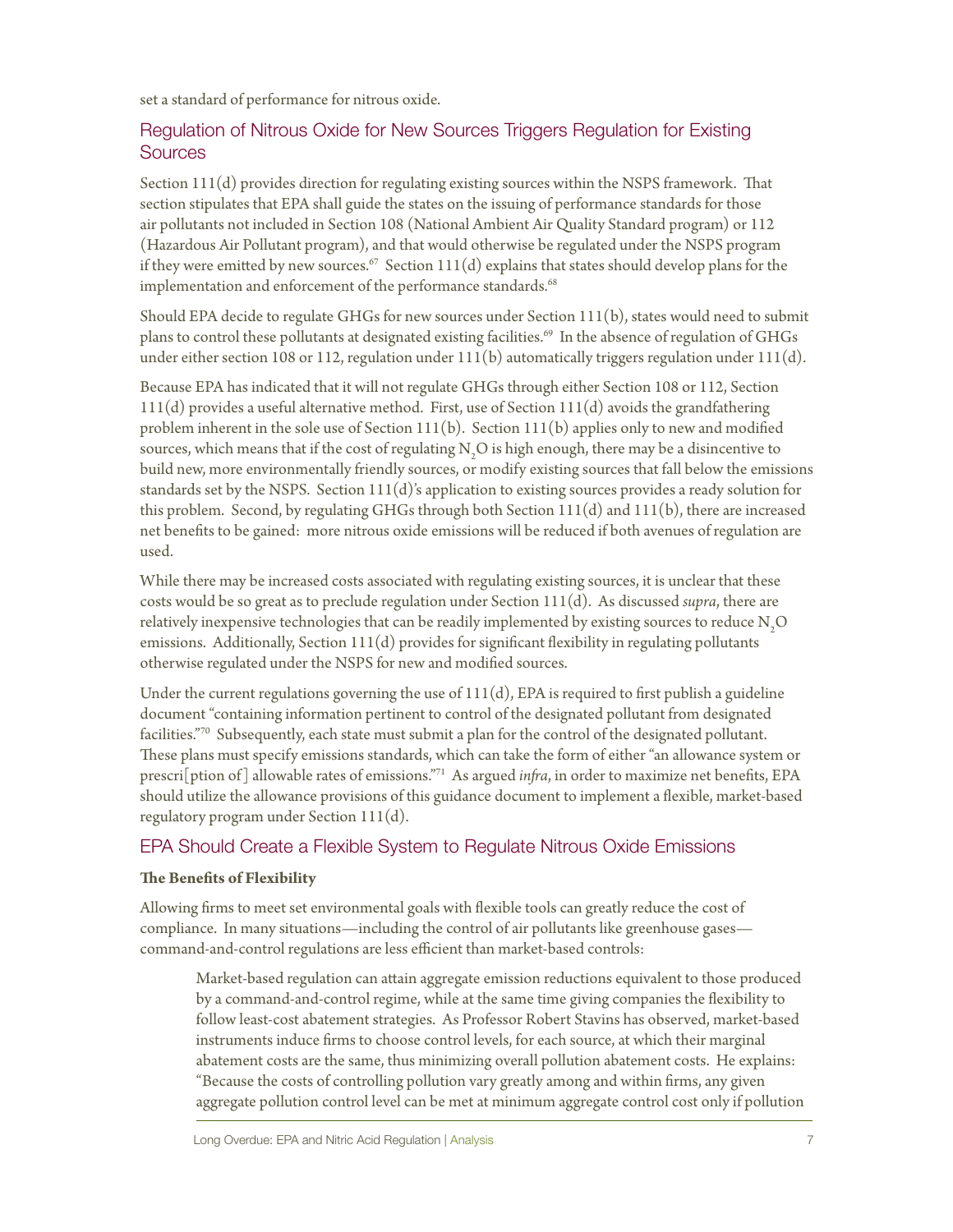sources control at the same marginal cost, as opposed to the same emission level. Indeed, depending on the age and location of emission sources and available technologies, the cost of controlling a unit of a given pollutant may vary by a factor of one hundred or more among sources."72

Current NSPS mechanisms lie somewhere between command-and-control and market-based flexibility on the efficiency spectrum. Standards of performance do not generally mandate particular plant *design*  for reducing emissions. Instead, they mandate performance standards by allowing firms to choose *how* to meet the standard.73 While performance standards are preferable to design standards, they still fall short of achieving optimal efficiency. Innovative firms that could reduce their emissions at lower marginal cost than the average firm have no incentive to pursue reductions beyond the emissions standard. Firms that have particularly high marginal costs of reduction are still forced to make those reductions. While there is flexibility *within* plants for choosing the most efficient reduction methods, there is currently no flexibility *between* plants for making the cheapest reductions first.

As global pollutants, greenhouse gases such as nitrous oxide are ideal candidates for flexibility *between* plants.74 Emissions in one part of the country (or world) will have the same impact on warming as emissions in any other part of the world. Conversely, reductions from one plant will have the same environmental and public health benefits as reductions from any other plant. By introducing marketbased flexibility mechanisms, EPA can further bring down the costs of compliance for the nitric acid industry without sacrificing environmental and environmental justice obligations.<sup>75</sup>

#### **Statutory Authority to Implement a Flexible NSPS Regime**

Section 111 provides EPA with significant discretion for implementing flexible emissions regulation for nitrous oxide from nitric acid plants, at the federal level, state level, or some combination thereof. As outlined above, EPA has the obligation to set performance standards for new and modified sources under Section 111(b), and set guidelines for mandatory state regulation of existing sources of pollutants under Section 111(d). States must then submit plans for regulating greenhouse gas emissions from existing sources within the state, subject to approval by EPA.76

#### *Flexibility for Existing Sources*

The Clean Air Act stipulates that the procedure for submission and approval of state plans under Section 111(d) should mirror the process established by EPA to review the State Implementation Plans (SIPs) under Section 110.77 Section 110 authorizes states to "include enforceable emission limitations and other control measures, means, or techniques (including economic incentives such as fees, marketable permits, and auctions of emissions rights) ...."<sup>78</sup> This indicates that Congress intended the states to have wide latitude in establishing methods for controlling emissions under Section 111(d). Similarly, states are allowed to consider "other factors" in implementing and enforcing performance standards for existing sources.<sup>79</sup> EPA has previously agreed with an interpretation that allows for significant flexibility among the states. In regulations established pursuant to Section  $111(d)$ , for instance, emissions standards can "either be based on an allowance system or prescribe allowable rates of emissions."80 An "allowance system" is defined as

a control program under which the owner or operator of each designated facility is required to hold an authorization for each specified unit of a designated pollutant emitted from that facility during a specified period and which limits the total amount of such authorizations available to be held for a designated pollutant for a specified period and allows the transfer of such authorizations not used to meet the authorization-holding requirement.<sup>81</sup>

EPA's implementation of the Clean Air Mercury Rule ("CAMR") further provides precedent for marketbased programs under Section 111(d). In response to a challenge to CAMR, EPA proffered three arguments in support of the flexible regime imagined by the rule.<sup>82</sup> First, EPA noted that the phrase "any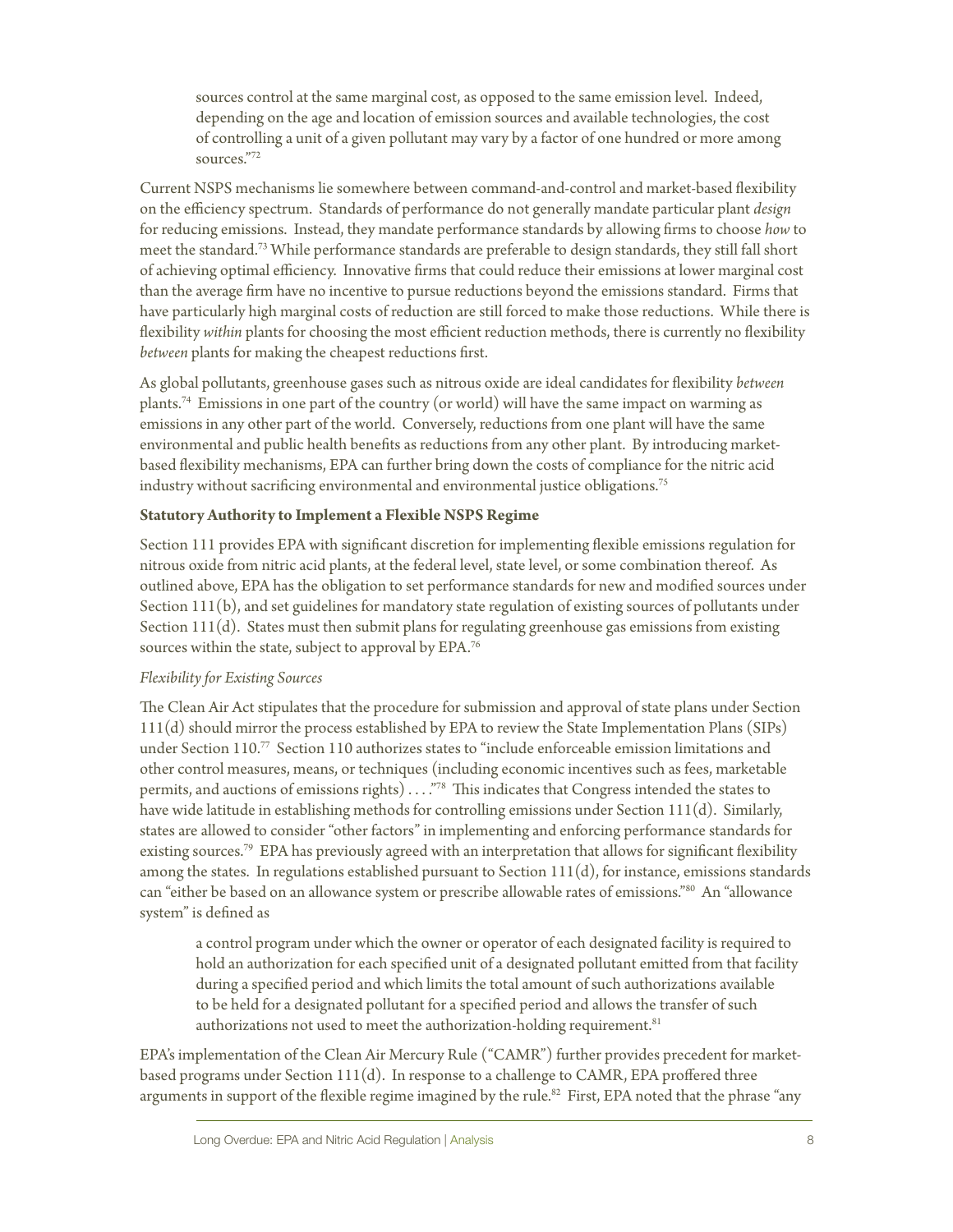existing source" in Section  $111(d)$  means all sources within a particular category, and does not simply mean that each unit within a particular category must be subject to the same emissions rate. Thus a market-based emissions reduction program could satisfy Section  $111(d)(1)(A).^{83}$  Second, the "system" of emission reduction" envisioned by Section 111(a)'s definition of a "standard of performance" could encompass a flexible emissions reduction program and is not limited to a technological system that will achieve a particular emissions rate-based standard.<sup>84</sup> In fact, Congress specifically amended the definition of standard of performance from the narrow "technological system of continuous emissions reduction" to the more flexible "best system of emissions reduction" in 1990.<sup>85</sup> Third, EPA asserted that the petitioners' reliance on *Asarco, Inc. v. EPA*86 was misplaced because that case "did not address whether the term 'standard of performance' could include a cap-and-trade program that applies to each source and that allows emissions trading among sources (as opposed to netting of emissions among individual units within a source to avoid application of a standard of performance)."87

Additionally, if EPA determines that a state's plan does not satisfactorily meet its guidance, or if a state chooses not to regulate, the Agency can "prescribe a plan for the state."88 In that case, EPA has the same authority it would if implementing a Federal Implementation Plan (FIP) under Section  $110(c)$ .<sup>89</sup> Given that EPA has the same authority in issuing a FIP that states do in issuing SIPS,<sup>90</sup> in the case that EPA regulated existing sources under Section  $111(d)(2)$ , it would also have discretion to utilize flexible market-based regulatory tools.

The statutory support for a flexible regime under Section  $111(d)$ , combined with legislative history and EPA's own interpretations, strongly suggest that a market-based system is viable under Section  $111(d)$ .

#### *Flexibility for New Sources*

A similar flexibility mechanism could apply to new sources under Sections 111(b) or (c). As discussed above with regards to the term "standard of performance," there is a strong argument to be made that this phrase provides for non-technological as well as technological systems of emissions reduction. Thus, the federal government could conceivably prescribe a flexible system under Section 111(b). Similarly, if a market-based flexible emissions standard is viable under the Act's definition of "standard of performance," then state and regional programs could be implemented for new sources pursuant to Section  $111(c)$ along with existing sources under Section  $111(d)$ . Under Section  $111(c)$ , states may petition EPA to "implement<sup>[</sup>] and enforc<sup>[e]</sup> standards of performance for new sources located in such State."<sup>91</sup> Section 111(c) thus provides yet another avenue through which EPA could regulate GHGs through a state-run market-based flexible emissions reduction program.<sup>92</sup>

#### **EPA Should Implement a Flexible Regime Across Greenhouse Gases and NSPS Categories**

Nitric acid plants are not the only category of sources that emits greenhouse gases. Under the conventional implementation of NSPS emissions standards, EPA sets a separate standard for each pollutant under each category. The efficiency of greenhouse gas reductions can be greatly increased by linking the reduction of nitrous oxide emissions from nitric acid plants to reductions of all greenhouse gases across industries. EPA is in the process of developing proposed NSPS regulations for fossil fuelbased electric generating units and petroleum refineries.<sup>93</sup> EPA should utilize the delay in promulgating new standards for nitric acid plants to begin incorporating other industries into a broader regulatory framework.

#### *The Benefits of Broad Scope in Market-Based Systems*

First, EPA should, to the extent feasible, provide firms, including nitric acid plants, with the flexibility to exchange emissions permits across categories. Technological factors may make the reduction of a marginal unit of greenhouse gases more or less expensive for a particular industry. The reductions in nitrous oxide from nitric acid plants, for example, can be achieved at very low cost, particularly when compared to reductions at larger sources such as power plants. By providing firms with the lowest-cost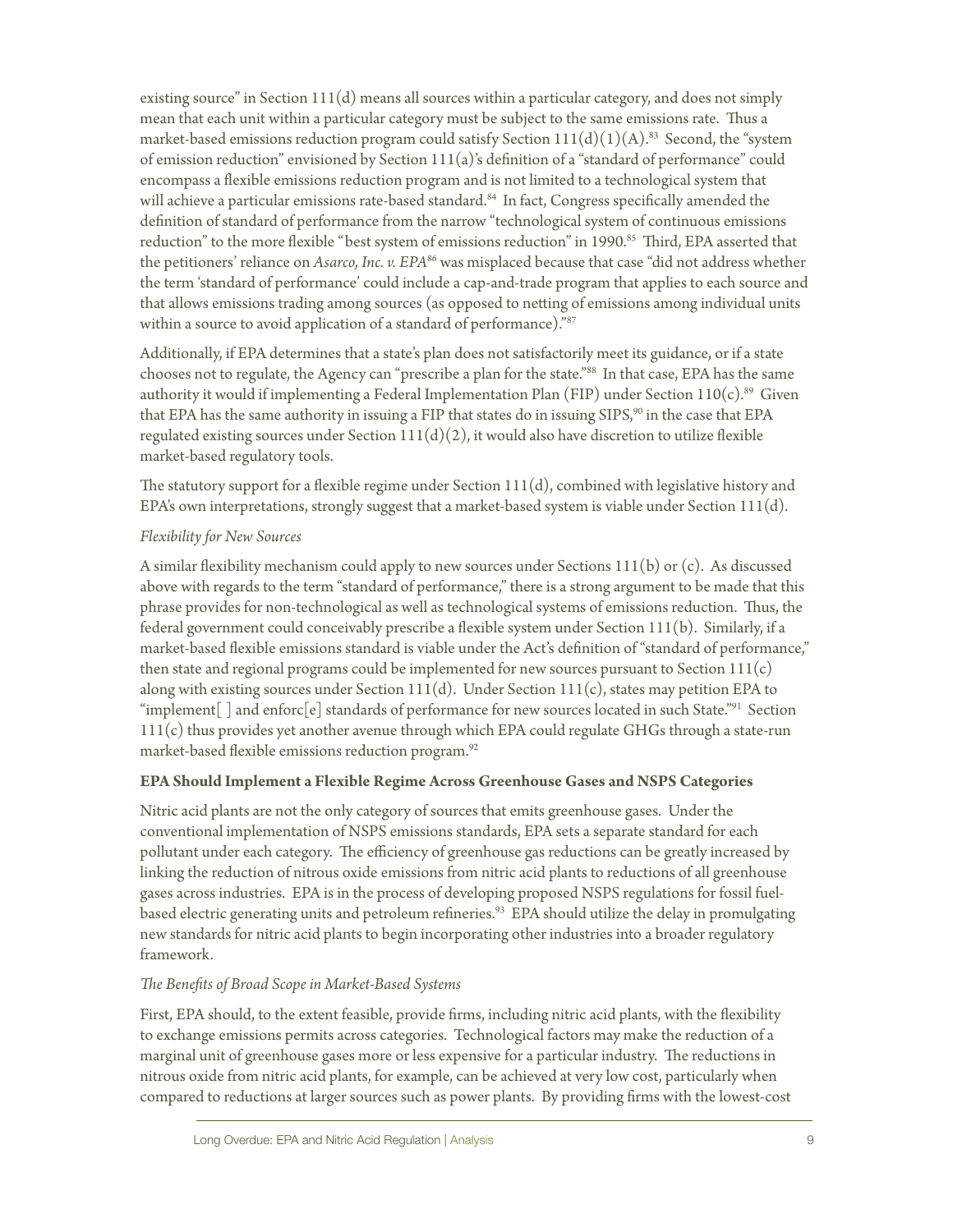reductions the flexibility to exchange their excess capacity with firms that are limited by technology or cost, EPA can minimize the overall cost of greenhouse gas reductions. By introducing flexibility *between industries*, EPA can take advantage of the relatively low marginal cost for reductions from nitric acid plants and reduce the costs of NSPS compliance across the economy.

Second, EPA should not limit flexibility across plants to nitrous oxide. While, nitrous oxide is the only significant greenhouse gas emitted by nitric acid plants, other greenhouse gases, such as carbon dioxide, are emitted by other categories of sources. The agency should allow firms to freely buy or sell permits for *any* of the six well-mixed greenhouse gases. Because a unit of any of these gases, when converted into appropriate carbon dioxide equivalent units, has a similar effect on global climate change, the marginal benefit of reduction will be equivalent.<sup>94</sup> Allowing emitters to exchange reductions across gases will increase the efficiency of the flexible programs by channeling reductions to the least-cost emitters of global climate pollution (rather than specified reductions for each particular gas).

#### *The Legal Authority for Broad Scope in Market-Based Systems*

The ability of EPA and the states to allow trading of GHG emissions allowances across different source categories (and possibly even with sources not regulated under Section 111, through the use of mechanisms commonly called "offsets") turns on their discretion to interpret the definition of a "standard of performance." There is no clear statutory preclusion to such a broad interpretation, and where statutory language is ambiguous, the Supreme Court has held that agencies have discretion to give reasonable interpretations. It is reasonable to define the "best system of emission reduction . . . (taking into account the cost . . .)" as one that uses flexible mechanisms to permit trading between source categories. Such an interpretation might even be supported by legislative history: over the years, Congress has moved increasingly away from requirements for technology-based, on-site emissions reductions under Section 111, and has even favorably discussed the achievement of emissions reductions by third parties.<sup>95</sup>

#### **Specific Options: Flexible Emissions Budgets and Flexible Emissions Rates**

Given that the agency possesses statutory authority to establish or encourage flexible emissions reduction regimes for both new and existing sources under NSPS, the agency should consider the best, most efficient, least burdensome mechanisms to reduce nitrous oxide emissions from nitric acid plants. EPA has a number of options to establish the "best system of emissions reductions."96 Below are two potential options for the Agency to consider.

#### *Flexible Emissions Budget for GHGs*

The most efficient and effective mechanism to reduce nitrous oxide from nitric acid plants would be to establish or encourage a flexible emissions budget for polluters. Under this system, EPA would determine, based on the latest science and policy, the optimal quantity of emissions of greenhouse gases<sup>97</sup> and set that as a national emissions budget (which could be subdivided into state-specific budgets). Each source would be permitted to emit a portion of that total. The level of these budgets would depend on whether EPA is regulating only nitric acid plants or if it expanded the program to multiple categories of sources. If individual sources were able to reduce their emissions to a level below their budget, they would have the flexibility to sell those additional reductions. With a market of permits available for firms to buy and sell excess emissions, the marginal cost of emissions reductions would be equalized across firms. This would result in the most cost-effective reductions. Over time, EPA could reduce the overall national budget, thereby bringing down greenhouse gas emissions steadily to the optimal level.

In addition to channeling emissions reductions to sources that can most cost-effectively make them, a flexible emissions budget program will also provide an incentive for firms to develop new technologies to reduce greenhouse gases. By creating an economic opportunity for firms to cheaply reduce emissions, the private sector will have a strong signal that investments in emissions-reducing technology will be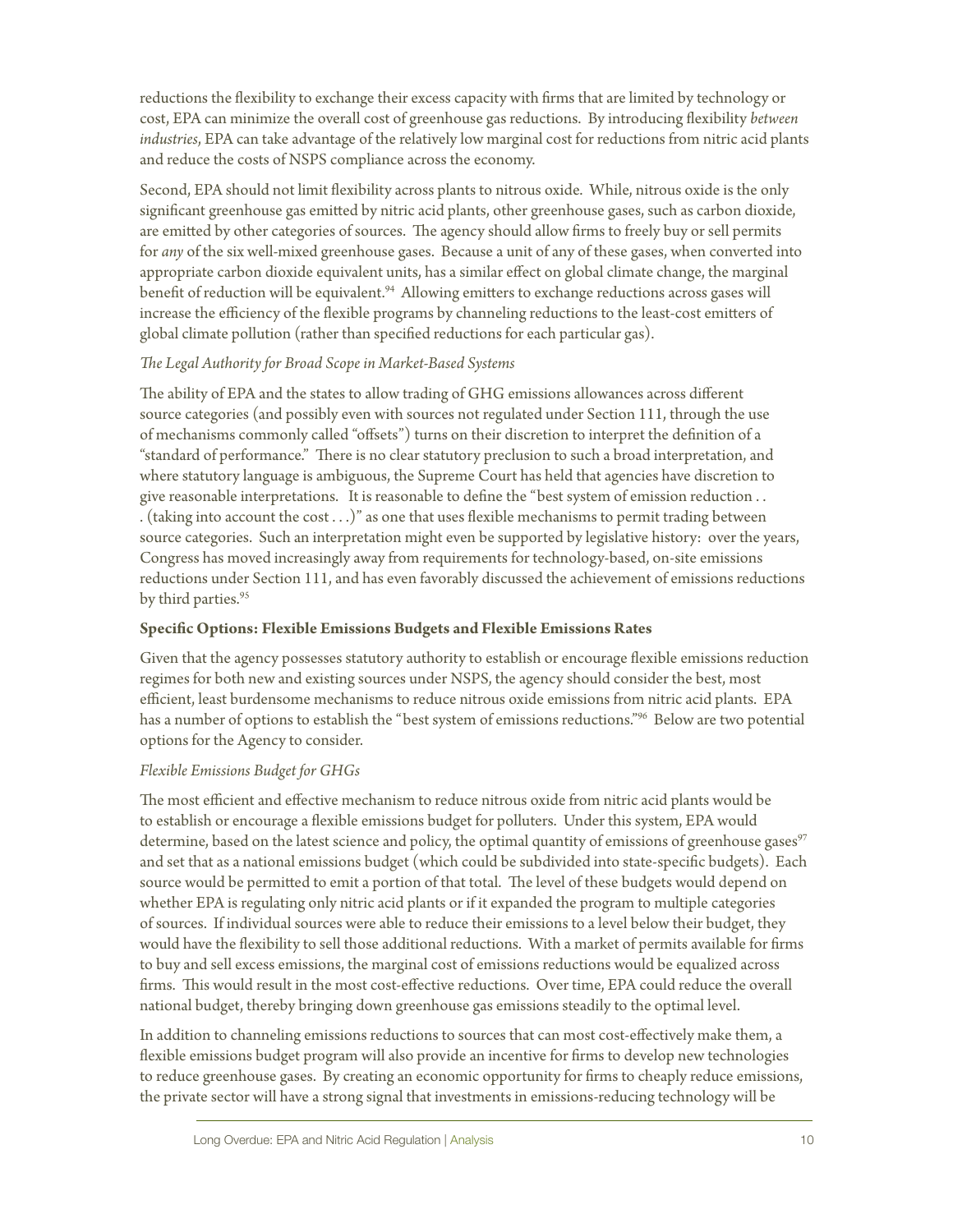rewarded with a market for their sale. Technological innovation will bring down the cost of emissions reductions across the economy, allowing EPA to further reduce the national budget in the future.

In determining how to distribute budgets, one option would be for EPA and the states to auction emission permits to the sources willing to pay the highest price. The main advantage of an auction is it raises revenue, which could be used to ameliorate the potential economic impacts of the program, could be invested in research to solve other market-failures, or could be used to fulfill other policy goals such as deficit reduction. EPA's statutory authority to auction permits has not been affirmatively demonstrated; however, there is reason to believe that it is consistent with the agency's powers (though revenue would have to be deposited into the general treasury).<sup>98</sup>

Alternatively, EPA and the states could distribute free permits to firms. This distribution mechanism would have equivalent environmental outcomes of an auction. If the initial allocation is "incorrect" in terms of which firms can most efficiently reduce emissions, the flexibility provisions of the program will allow a redistribution of permits until they are with the most cost-effective reducers. However, the allocation decision will have an impact on the economic consequences of the flexible emissions budget program. To the extent a firm receives permits in excess of its optimal reduction of emissions, it will receive a windfall by selling those permits to other emitters. There are therefore strong equity reasons for EPA to pursue an initial auction of permits.<sup>99</sup>

#### *Flexible Emissions Rates for GHGs*<sup>100</sup>

Similar to traditional Section 111(b) standards of performance, a flexible emissions rate for GHGs would establish a baseline emissions rate for all firms. This rate is generally expressed in pollution per unit of output (e.g., kg N<sub>2</sub>O per tons  $HNO_3$ ).<sup>101</sup> Unlike the static status quo policy, however, the flexible emissions rate would introduce a market mechanism that channels reductions to those emitters with the lowest marginal cost of reduction. Firms that could reduce their emissions rate below the baseline would be able to sell extra permits to firms that had a higher marginal cost of emissions-rate reduction.102 As with the emissions budget system outlined above, this flexible emissions rate program would push emissions reductions to the firms that could reduce most cost-effectively.

The cost of reductions, therefore, would approach the marginal cost of reduction across the regulated industry (nitric acid plants, or greenhouse gas emitters more generally, depending on the scope of regulation). The flexible emissions rate regime would similarly provide incentives for firms to continuously innovate. By providing incentives for firms to reduce emissions rates below the average level, this regulation would channel capital into the least GHG-intensive economic activities, and provide entrepreneurs and the private sector with the additional financial benefits for investment in new technologies to reduce emissions.

Additionally, flexible emissions rates would encourage efficiency. On top of incentives to invest in pollution-limiting technology like innovative catalytic processes, plants would also have a strong incentive to increase units of useful output (MWh,  $\text{HNO}_3^2$ ) without increasing emissions (that is, producing more useful output for the same pollution inputs). Increasing output will lower the emissions rate, reducing the quantity of required permits the firm must purchase or increasing the number it can sell onto the market.

There is some concern that this will encourage firms to produce excess units of output and therefore limit the efficacy the policy has on reducing the overall quantity of emissions. Unlike the budget program, a flexible emissions standard program does not provide certainty as to the overall environmental benefit of the policy. Because emissions at individual plants can vary by units of output, firms can increase their output and thereby increase their emissions quantity while still complying with the regulations. Firms can build additional units, producing more *overall* greenhouse gases, as long as the emissions *rate* of those units is not above the regulatory standard.<sup>103</sup> This can lead to the hypothetical case where the average greenhouse gas-intensity of the industry decreases even while the total emissions increase.104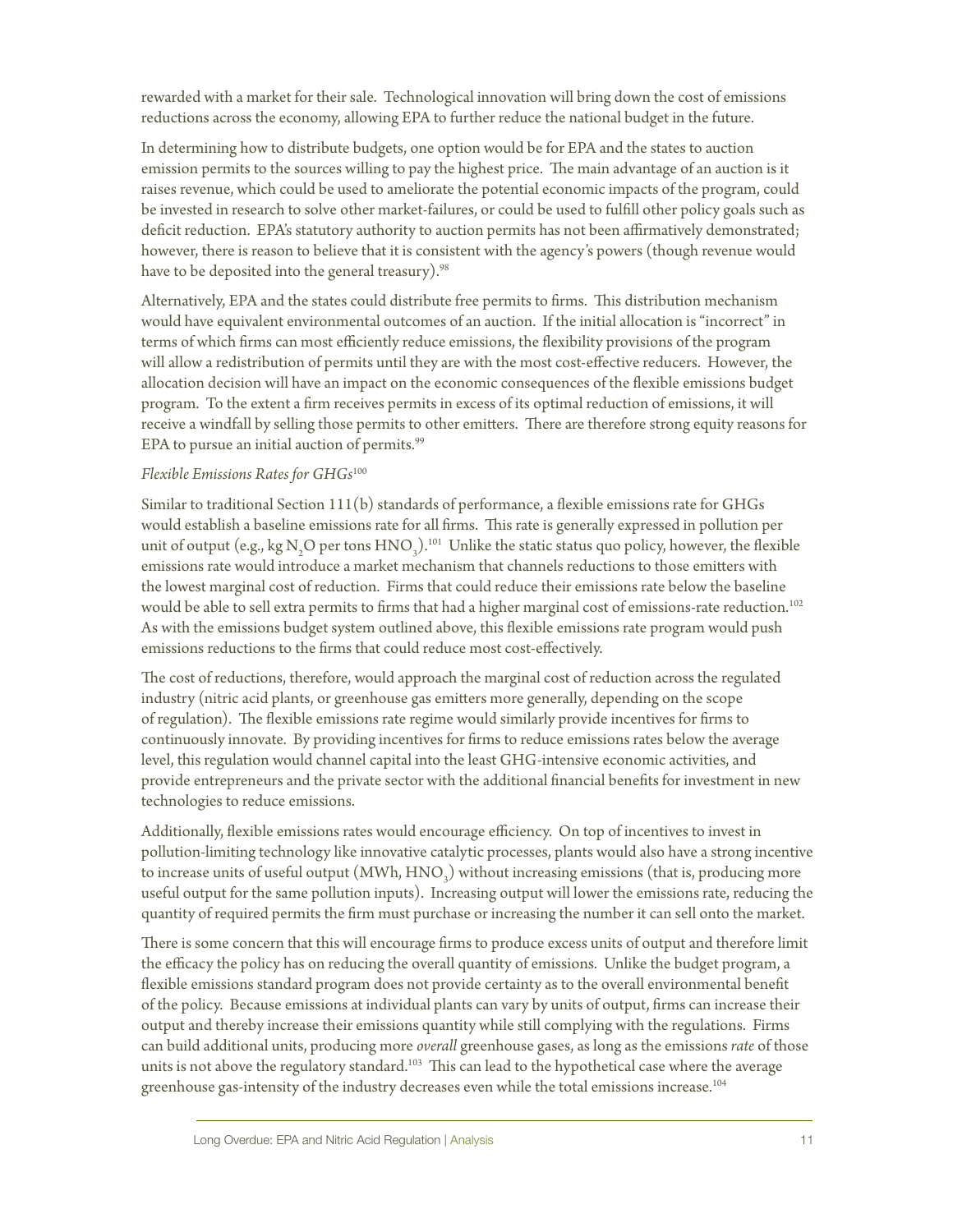One way of limiting the impact of this problem is to set the national baseline rates based on the previous year's total emissions (reduced by a factor to continually reduce the pollution-intensity of the economy). By considering any increase or decrease in the previous year's total emissions and adjusting the allowable baseline rate accordingly, there will be the appropriate disincentive to increase aggregate emissions over the long-term.105

Flexible emissions rates have a de facto allocation of permits to existing users based on their current emissions profile. Firms which currently operate below the baseline emissions rate can immediately sell their "excess" permits to firms that are above the rate. This will likely result in a transfer of wealth from high-GHG producers to low-GHG producers. This wealth transfer will affect the producers themselves through decreased profits, and the consumers who purchase from these producers in higher prices. Unlike an auction-based emissions budget program, a flexible emissions rate system does not raise revenue that can be used to ameliorate some of these distributional concerns.

While a flexible emissions standard is more efficient than the historic implementation of Section 111(b) standards of performance, it is a second-best policy solution when compared to the flexible emissions budget system outlined above. It is important to emphasize, though, that the majority of the complications with a flexible emissions rate program would apply with equal force to the status quo policy of fixed emissions rates under NSPS. Therefore, while they do suggest that a flexible emissions budget policy would be preferable from an efficiency and environmental perspective, they should not be used to reject the second-best solution if a budget is not implemented.

#### Conclusion

EPA has several additional months to review is performance standards for nitric acid plants. The agency should use this time to carefully consider how to best maximize the net benefits of regulation. By applying cost-benefit analysis and incorporating the latest market data and technological studies, EPA can select the optimal level for the regulation of  $\mathrm{NO}_x$ . The agency should also pursue regulation of N<sub>2</sub>O, which will deliver additional net benefits in concert with NO<sub>x</sub> controls. Finally, EPA should think about the future of greenhouse gas regulation under Section 111 and start to build flexible compliance mechanisms that will reduce costs without sacrificing ultimate emissions goals.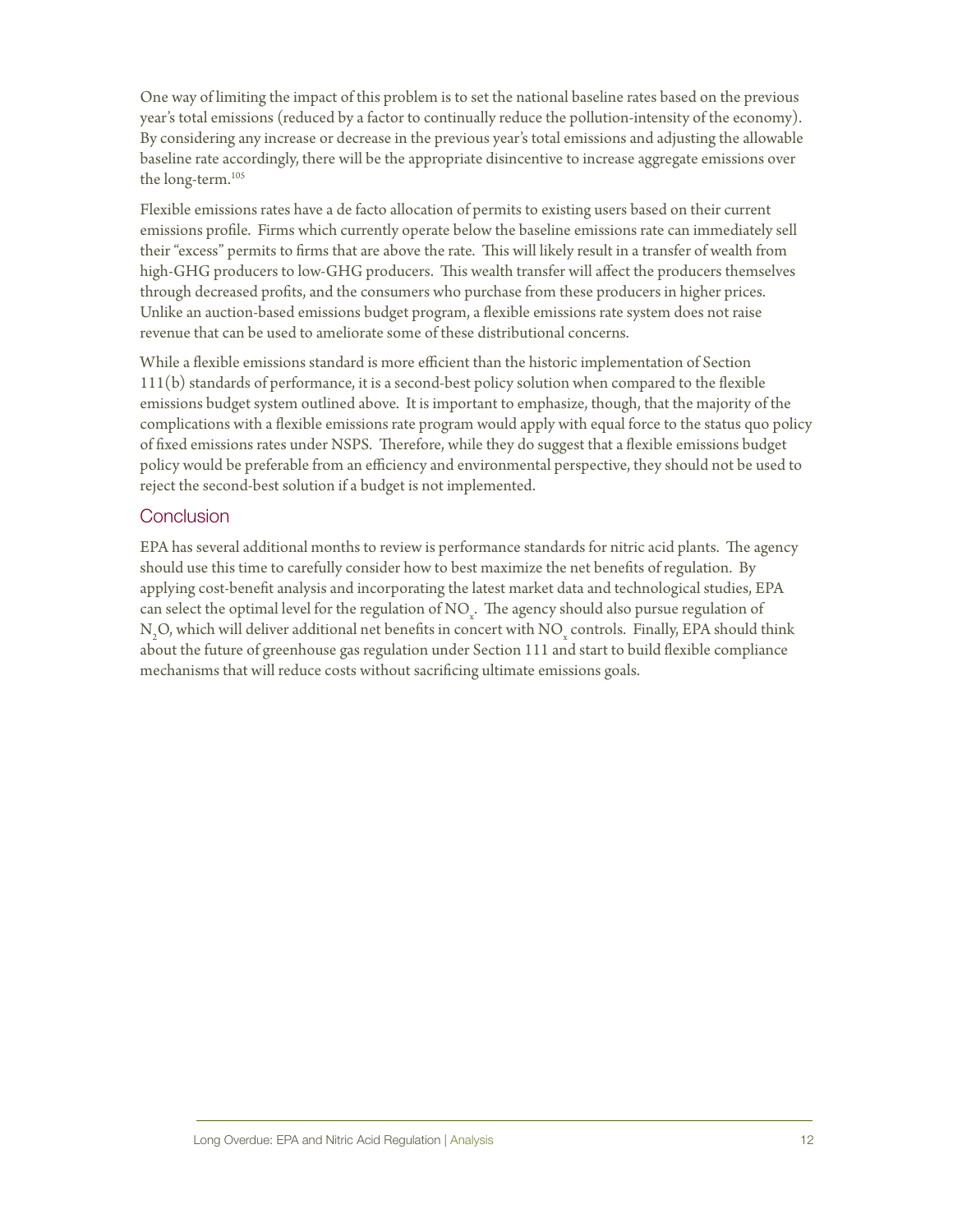

- 1 *See* Clean Air Act Amendments of 1970, Pub. L. No. 91-604, 84 Stat. 1683 (codified as amended at 42 U.S.C. § 7401 *et seq.*).
- 2 Part 60—Standards of Performance for New Stationary Sources, 36 Fed. Reg. 24,876, 24,876 (Dec. 23, 1971).
- 3 Standards of Performance for Nitric Acid Plants, 40 C.F.R. § 60.70(b) (2010). Currently, the performance standards for nitric acid plants stipulate that "no owner or operator subject to the provisions of this subpart shall cause to be discharged into the atmosphere from any affected facility any gases" containing either nitrogen oxides  $(NO_{v})$  in excess of 1.5 kg per metric ton (or 3 lb per ton) or exhibiting ten percent opacity, or greater. 40 C.F.R.  $\$  60.72(a)(1)–(2).
- 4 Clean Air Act, 42 U.S.C. § 7411(b)(1)(B) (2010).
- 5 Review of Standards of Performance for New Stationary Sources; Nitric Acid Plants, 49 Fed. Reg. 13,654 (Apr. 1984). Prior to 1984, one other review was conducted in 1979. Review of Standards of Performance for New Stationary Sources; Nitric Acid Plants, 44 Fed. Reg. 35,265 ( June 19, 1979). Neither of these reviews resulted in any significant revisions to the nitric acid NSPS.
- 6 EPA agreed to, by November 2010, "sign and submit for publication in the Federal Register one or a combination of the following: (a) A proposed rule containing revisions to NSPS Subpart G pursuant to CAA  $111(b)(1)(B)$ ; and/or (b) a proposed and/or final determination under CAA  $111(b)(1)(B)$  not to revise NSPS Subpart G." Proposed Consent Decree, 74 Fed. Reg. 58,954 (Nov. 16, 2009).
- 7 Environmental Protection Agency Rulemaking Gateway, http://yosemite.epa.gov/opei/RuleGate.nsf/byRIN/2060- AQ10 (last visited May 7, 2011).
- 8 Exec. Order No. 12866 Section 1(a), 58 Fed. Reg. 51,735 (Sept. 30, 1993); Exec. Order No. 13563 Section 1(b), 76 Fed. Reg. 3,821 ( Jan. 18, 2011) (stipulating that agencies must "propose or adopt a regulation only upon a reasoned determination that its benefits justify its costs (recognizing that some benefits and costs are difficult to quantify)").
- 9 *See also* Institute for Policy Integrity, The Road Ahead: EPA's Options and Obligations for Regulation Greenhouse Gases 63 (2009), *available at* http://policyintegrity.org/files/publications/TheRoadAhead.pdf ("When the CAA gives EPA regulatory discretion, the agency frequently uses cost-benefit analysis to determine how best to exercise its authority. Under Executive Orders that have been in place for nearly thirty years, all major regulatory actions are subjected to cost-benefit analysis, unless specifically prohibited by statute. Although the use of cost-benefit analysis is prohibited in some areas of the CAA, many other provisions permit or even require EPA to consider costs, benefits, and efficiencies.") (citations omitted).
- 10 Clean Air Act, 42 U.S.C. § 7411(a)(1) (2006) (emphasis added).
- 11 New York v. Reilly, 969 F.2d 1147, 1150 (D.C. Cir. 1992). This position is also consistent with recent Supreme Court decisions. *See, e.g.*, Entergy v. Riverkeeper, 129 S. Ct. 1498, 1510 (2009) ("[W]hether it is reasonable to bear a particular cost can very well depend on the resulting benefits.").
- 12 Richard L. Revesz & Michael A. Livermore, Retaking Rationality: How Cost-Benefit Analysis Can Better PROTECT THE ENVIRONMENT AND OUR HEALTH 10 (2008) ("The goal of cost-benefit analysis is straightforward: It seeks to maximize the net benefits of regulation.").
- 13 Last year, EPA tightened the NO<sub>x</sub> standard under the NAAQS program "in order to provide requisite protection of public health." This revision was in large part based on scientific reports demonstrating increased understanding of adverse health affects of NO<sub>y</sub>. Primary National Ambient Air Quality Standards for Nitrogen Dioxide, 75 Fed. Reg. 6,474 (Feb. 9, 2010); see *also* Environmental Protection Agency, Integrated Science Assessment for Oxides of Nitrogen —Health Criteria (2008), *available at* http://cfpub.epa.gov/ncea/cfm/recordisplay.cfm?deid=194645 (go to "Downloads" and click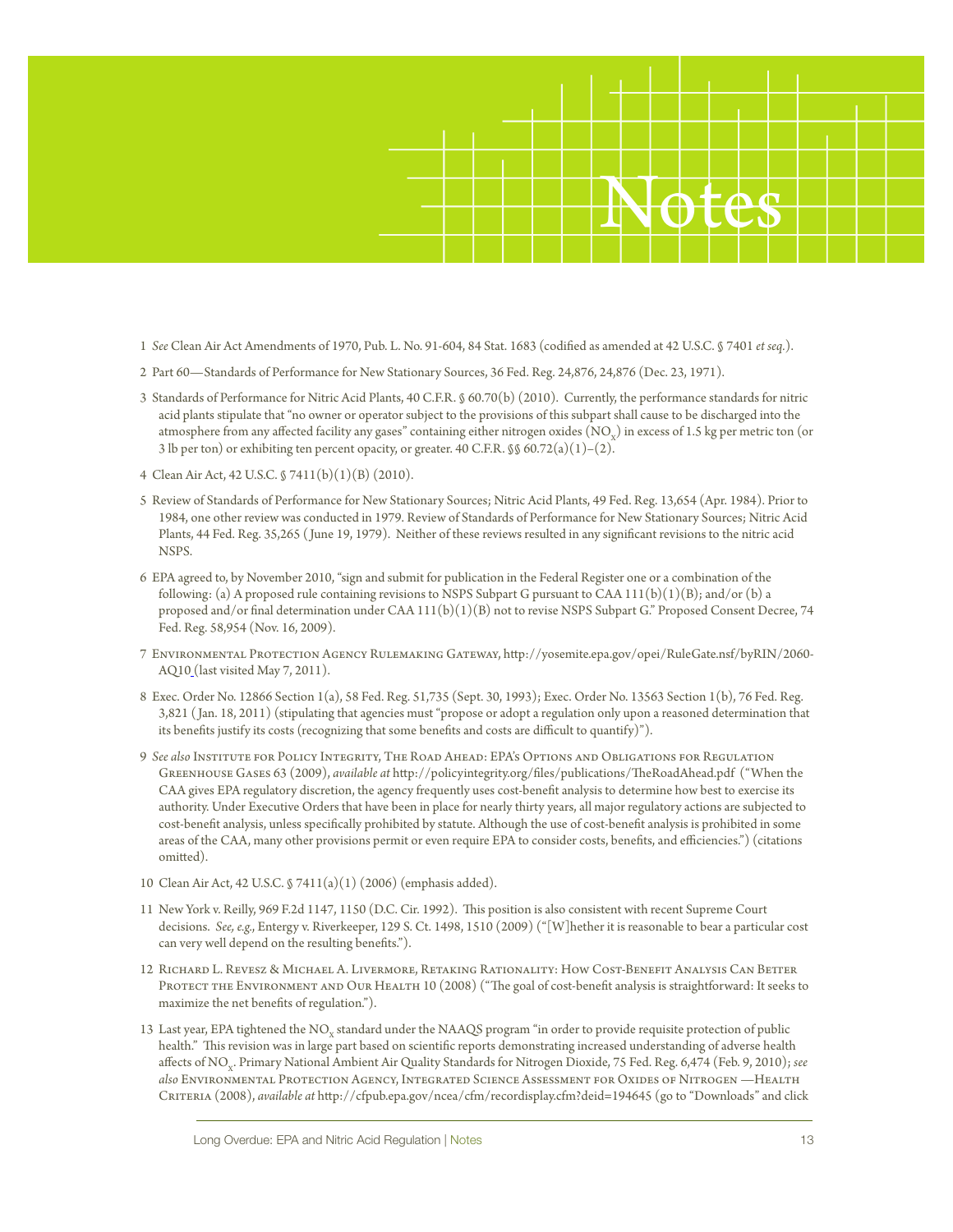on report PDF link).

- 14 *See* Environmental Protection Agency, Available and Emerging Technologies for Reducing Greenhouse Gas Emissions From the Nitric Acid Production Industry 9 (2010), *available at* http://www.epa.gov/nsr/ghgdocs/ nitricacid.pdf.
- 15 Section 111 instructs EPA to consider "any nonair quality health and environmental impact" of its performance standards. It is possible that the climate impacts of nitrous oxide reductions could count as a "nonair quality impact"; EPA has discretion to define the scope of these statutory terms.
- 16 These include "(1) extended absorption, (2) nonselective catalytic reduction (NSCR), and (3) selective catalytic reduction (SCR)." Environmental Protection Agency, Alternative Techniques Document 5-1 (Dec. 1991), http://www. epa.gov/ttn/catc/dir1/nitric.pdf. According to EPA's 1991 study, the extended absorption technique is capable of reducing NO<sub>y</sub> emissions to .59 to 1.28 kg per metric ton, well below the standard of 1.5 kg per metric ton. Nonselective catalytic reduction plants have reduced  $NO<sub>x</sub>$  emissions to .2 to 1.0 kg per metric ton.
- 17 The current standard of performance for nitric acid plants mandates that  $NO_{x}$  emissions be reduced by 93 percent below emissions produced by an uncontrolled facility, with a maximum output of 1.5 kg nitrogen dioxide per ton of nitric acid produced. Environmental Protection Agency, Background Information, Doc. EPA/APTD-0711 (Aug. 1971). However, more recent industry information indicates that nitric acid plants are fully capable of reducing their emissions to 95 to 98 percent below the uncontrolled facility emissions level. ENVIRONMENTAL PROTECTION AGENCY REPORT, Doc. EPA-450/3-91-026 (Dec. 1991). Current technologies used by nitric acid plants in the European Union demonstrate the availability of more cost-effective reduction solutions. There, model studies have identified technologies that reduce emissions to 0.42 kg/ton of nitric acid, roughly one-third of the requirement outlined in 40 C.F.R. part 60. European Union Report, Nitric Acid Industry: Synopsis Sheet (2005), *available at* http://www.citepa.org/forums/egtei/13- Synopsis-sheet-nitric-acid29-09-05.pdf. These studies are based on model data and do not necessarily represent current recommendations for regulation of NO<sub>y</sub> emissions. However, they do provide an excellent baseline by which to determine best demonstrated technology.
- 18 *See* Clean Air Act, 42 U.S.C. 7411(b)(1)(B) (2010) ("When implementation and enforcement of any requirement of this chapter indicate that emission limitations and percent reductions beyond those required by the standards promulgated under this section are achieved in practice, the Administrator shall, when revising standards promulgated under this section, consider the emission limitations and percent reductions achieved in practice.").
- 19 CAIR is currently in a state of flux due to several court decisions invalidating CAIR and EPA's formulation of new rules that would achieve desired results. See Environmental Protection Agency, Clean Air Interstate Rule, http://www. epa.gov/CAIR/ (last visited May 7, 2011).
- 20 Federal Implementation Plans to Reduce Interstate Transport of Fine Particulate Matter and Ozone, 75 Fed. Reg. 45,210 (Aug. 2, 2010).
- 21 Environmental Protection Agency, The NOX Budget Trading Program: 2008 Emission, Compliance, and Market Data 4 (2009), *available at* http://www.epa.gov/airmarkt/progress/NBP\_1/NBP\_2008\_ECM\_Data.pdf. However, in the Proposed Transport Rule, EPA determines that significant NO<sub>v</sub> reductions can occur at \$500/ton. See 75 Fed. Reg. 45,210, 45,275 (Aug. 2, 2010). Additionally, while this appears to be the most current publicly available data, EPA should use the most updated information it possesses when setting the price level.
- 22 So long as relevant factors such as population density are similar between the locations in which the  $NO<sub>v</sub>$  trading program applies and the locations in which nitric acid plants are located, the benefits per unit of NO<sub>y</sub> reduction are the same for areas subject to the trading program and for nitric acid plants.
- 23 The amount of  $N^2$ O is a function of "combustion conditions in the oxidizing unit, catalyst compositions, catalyst age, and burner design." Environmental Protection Agency, Available and Emerging Technologies, *supra* note 14, at 7.
- 24 For EPA analysis, N<sub>2</sub>O is treated as having 310 times the global warming potential (GWP) of carbon dioxide when normalized over 100 years. ENVIRONMENTAL PROTECTION AGENCY, U.S. ADIPIC ACID AND NITRIC ACID N2O EMISSIONS 1990-2020: Inventories, Projections and Opportunities for Reductions 1 (2001), *available at* http://www.epa.gov/nitrousoxide/pdfs/ adipic\_nitric\_n2o.pdf. Part of the reason that N<sub>2</sub>O has such a high GWP is its long atmospheric lifetime relative to CO<sub>2</sub> (120 years). Environmental Protection Agency, Available and Emerging Technologies, *supra* note 14, at 2. In 2009, nitric acid plants emitted approximately 47 Gg of N<sub>2</sub>O, or 14.6 Tg equivalent of carbon dioxide (Tg CO<sub>2</sub>Eq.). Environmental Protection Agency, 2011 U.S. Greenhouse Gas Inventory Report: Industrial Processes, http://www.epa.gov/ climatechange/emissions/downloads11/US-GHG-Inventory-2011-Chapter-4-Industrial-Processes.pdf (last visited May 7, 2011).
- 25 Cars emit 5.5 metric tons CO<sub>2</sub> Eq./yr.; therefore, 14.6 Tg CO<sub>2</sub> Eq. = 2.6 million cars. EPA, EMISSIONS FACTS: GREENHOUSE Gas Emissions from a Typical Passenger Vehicle, http://www.epa.gov/otaq/climate/420f05004.htm (last visited May 7, 2011)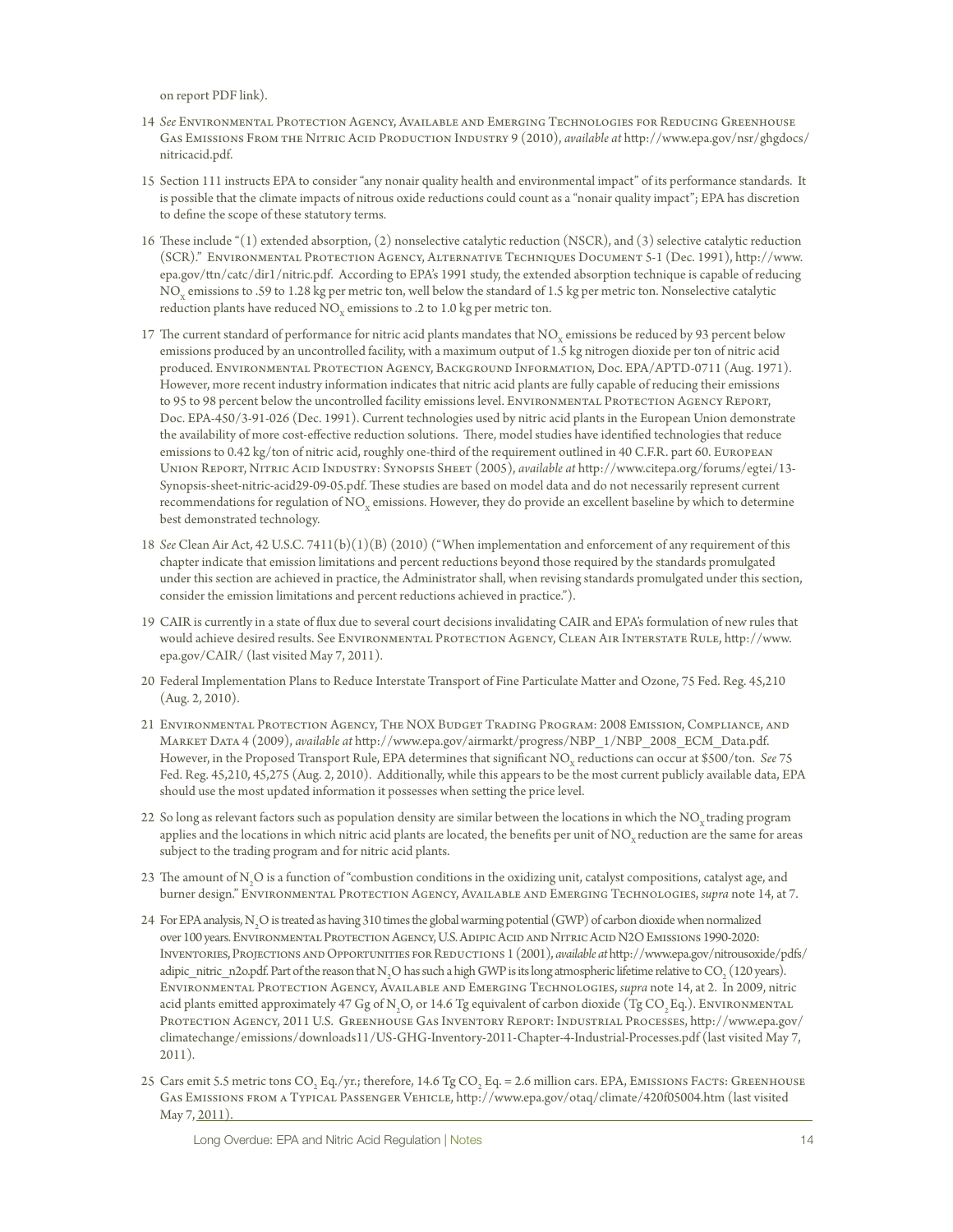- 26 Environmental Protection Agency, U.S. Adipic Acid and Nitric Acid N2O Emissions, *supra* note 24, at 1.
- 27 Clean Air Act, 42 U.S.C. § 7411(b)(1)(B) (2010). While EPA will be acting to set emissions standards for nitrous oxide during a review and not upon a new listing of a category, once it commences a review, EPA must "follow[] the procedure required by this subsection for promulgation . . . *." Id.* Therefore, because cost-benefit analysis is not precluded as a standard for determining which pollutants to regulate *at promulgation*, it is likewise not precluded during review.
- 28 As argued above, Administration and EPA policy support that, when not otherwise prohibited, the agency should set regulation based on a cost-benefit analysis, at the level that maximizes net benefits. See *supra* Part I.A.
- 29 42 U.S.C. § 7411(a)(1) ("[S]tandards of emissions *for air pollutants*.") (emphasis added).
- 30 Massachusetts v. EPA, 549 U.S. 497, 529 (2007) ("[N]itrous oxide . . . are without a doubt 'physical [and] chemical . . . substance  $[s]$  which  $[are]$  emitted into ... the ambient air.' The statute is unambiguous.").
- 31 Prevention of Significant Deterioration and Title V Greenhouse Gas Tailoring Rule, 75 Fed. Reg. 31,514, 31,518 (2010).

32 42 U.S.C. § 7411(b)(1).

- 33 Even if such findings were required, they would likely be met for nitrous oxide from nitric acid plants. *See infra*.
- 34 Environmental Protection Agency, Background on Establishing New Source Performance Standards (NSPS) Under the Clean Air Act, *available at* http://www.epa.gov/airquality/pdfs/111background.pdf.
- 35 List of Categories of Stationary Sources, 36 Fed Reg. 5,931 (March 31, 1971).
- 36 42 U.S.C. §7411(a)(1).
- 37 Standards of Performance for Petroleum Refineries, 73 Fed. Reg. 35,838, 35,859 ( June 24, 2008) ("The Agency has always interpreted this initial requirement as providing the Administrator with significant flexibility in determining which pollutants are appropriate for regulation under section  $111(b)(1)(B)$ .").
- 38 *See infra* Part II.B.
- 39 Endangerment and Cause or Contribute Findings for Greenhouse Gases Under Section 202(a) of the Clean Air Act, 74 Fed. Reg. 66,496 (Dec. 15, 2009).
- 40 *See generally* EPA, Technical Support Document: Social Cost of Carbon for Regulatory Impact Analysis Under Executive Order 12866 (2010), *available at* http://www.epa.gov/oms/climate/regulations/scc-tsd.pdf.
- 41 In evaluating the benefits of nitrous oxide reduction, EPA should be aware of one challenge in using existing SCC values. Nitrous oxide has similar global warming properties to carbon dioxide; however, EPA has noted that due to differences in radiative forcing and atmospheric lifetimes, a simple arithmetic conversion between the global warming potential of CO<sub>2</sub> and N<sub>2</sub>O will not yield an accurate social cost of N<sub>2</sub>O. *Id.* at 1. While this methodological consideration adds a level of complexity to monetizing the benefits of nitrous oxide reduction, it should not foreclose regulation. Factors exist that would cause the social cost of non-CO<sub>2</sub> gases to be higher than CO<sub>2</sub> in some respects and lower in others. *Id.* There is little reason to believe the economic benefits of nitrous oxide reduction are so drastically different that they would lead to a different outcome as to *whether* EPA should set emissions standards for nitric acid plants. EPA can utilize the SCC values it currently has and update the *level* of the standard as additional work on non-CO<sub>2</sub> greenhouse gas costs is developed.
- 42 *Id*.
- 43 *See* Institute for Policy Integrity & Environmental Defense Fund, Comments on Proposed Vehicle Emission and Fuel-Economy Standards (2009), *available at* http://policyintegrity.org/what-we-do/update/comments-on-proposed-vehicleemission-and-fuel-economy-standards/.
- 44 Plants would also face compliance costs such as monitoring. In the case of nitrous oxide at nitric acid plants, however, these costs are likely to be minimal; importantly, plants are already required to monitor and report their nitrous oxide emissions under a separate EPA rule. 74 Fed. Reg. 56,260 (Oct. 30, 2009); Mandatory Greenhouse Gas Reporting: Nitric Acid Production, 40 C.F.R. pt. 98.222 ("You must report N<sub>2</sub>O process emissions from each nitric acid production train as required by this subpart.").
- 45 Environmental Protection Agency, Available and Emerging Technologies, *supra* note 14.

46 *Id.* at 9.

- 47 See *infra* Part III.
- 48 *See supra* Part I.A.
- 49 National Emissions Standards for Hazardous Air Pollutants From Portland Cement Manufacturing Industry and Standards of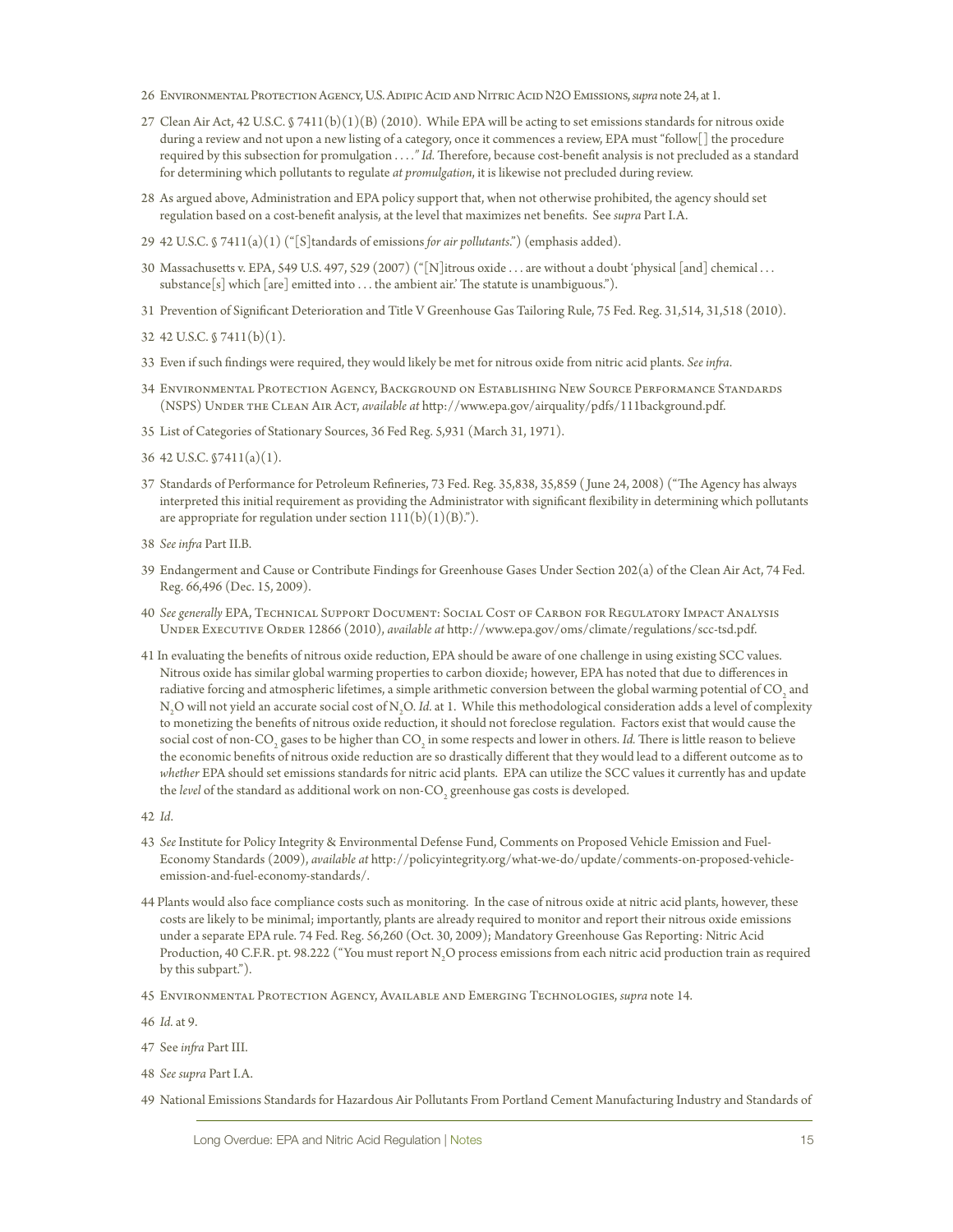Performance for Portland Cement Plants, 75 Fed. Reg. 54,970, 54,997 (2010).

- 50 *See* Motor Vehicle Mfrs. Ass'n v. State Farm Mut. Auto. Ins. Co., 463 U.S. 29, 43 (1983) (defining arbitrary and capricious standard in rulemaking).
- 51 *See id.* at 41–42.
- 52 Prevention of Significant Deterioration and Title V Greenhouse Gas Tailoring Rule, 75 Fed. Reg. 31,514, 31,518 (2010).
- 53 Standards of Performance for Petroleum Refineries, 73 Fed. Reg. 35,838, 35,859 ( June 24, 2008).
- 54 For instance, EPA has concluded its listening sessions for the forthcoming electric generating unit and petroleum refinery NSPS rules, and these rules are likely to be proposed before the nitric acid rules are proposed.
- 55 Standards of Performance for Coal Preparation and Processing Plants, 74 Fed. Reg., 51,950, 51,958 (2009).
- 56 Standards of Performance for New Stationary Sources; Onshore Natural Gas Processing SO $_2$  Emissions From Onshore Natural Gas Processing, 49 Fed. Reg. 2,656, 2,659 ( Jan. 20, 1984).
- 57 This is indicated by EPA reports that show only 17% of plants are using NSCR technology. Environmental Protection Agency, Greenhouse Gas Inventory Report, *supra* note 24, at 4-19.
- 58 Standards of Performance for New Stationary Sources; Polypropylene, Polyethylene, Polystyrene, and Poly(ethylene terephthalate) Manufacturing Industry, 52 Fed. Reg. 36,678, 36,682 (Sept. 30, 1987) ("These pollutants, however, are emitted at much lower quantities . . . and, as a result, standards development for this industry is focusing initially on limiting emissions of VOC.").
- 59 627 F.2d 416 (D.C. Cir. 1980).
- 60 Clean Air Act, 42 U.S.C. § 7411(a)(4) (2010) ("The term 'modification' means any physical change in . . . a stationary source which increases the amount of *any air pollutant* emitted by such source or which results in the emission of *any air pollutant* not previously emitted.") (emphasis added).
- 61 *Id.* §7411(a)(2).
- 62 *See* Clean Air Watch Comments 4, *available at* http://www.regulations.gov/#!documentDetail;D=EPA-HQ-OAR-2007-0877-0065.1.
- 63 EPA has already determined that nitrous oxide, along with other greenhouse gases, is an air pollutant that endangers public welfare. Endangerment and Cause or Contribute Findings for Greenhouse Gases Under Section 202(a) of the Clean Air Act, 74 Fed. Reg. 66,495, 66,516 (Dec. 15, 2009) ("The Administrator finds that elevated concentrations of greenhouse gases in the atmosphere may reasonably be anticipated to endanger the public health and to endanger the public welfare of current and future generations. The Administrator is making this finding specifically with regard to . . . nitrous oxide."). Moreover, nitric acid plants are the largest industrial contributor to nitrous oxide air pollution, comprising over 88% of total industrial N2 O emissions in 2009. *See* Environmental Protection Agency, Inventory of U.S. Greenhouse Gas Emissions and Sinks: 1990-2009, at 4-2, *available at* http://www.epa.gov/climatechange/emissions/downloads11/US-GHG-Inventory-2011-Chapter-4-Industrial-Processes.pdf.
- 64 Standards of Performance for Petroleum Refineries, 73 Fed. Reg. 35,838, 35,858 (2008).
- 65 Clean Air Act, 42 U.S.C.  $\sqrt{5}$  7411(b)(1)(B) (emphasis added).
- 66 *See* Policy Integrity, The Road Ahead, *supra* note 9, at 50-51.
- 67 *See* 42 U.S.C. § 7411(d)(1)(A)(i)–(ii) ("The Administrator shall prescribe regulations which shall establish a procedure . . . under which each State shall submit to the Administrator a plan which (A) establishes standards of performance for any existing source for any air pollutant (i) for which air quality criteria have not been issued or which is not included on a list published under section 7408(a) of this title or emitted from a source category which is regulated under section 7412 of this title but (ii) to which a standard of performance under this section would apply if such existing source were a new source.").
- 68 *Id.* § 7411(d)(1)(B).
- 69 *See, e.g.*, Approval and Promulgation of State Plans for Designated Facilities and Pollutants; State of Iowa, 69 Fed. Reg. 51,957 ("Section 111(d) of the CAA requires states to submit plans to control certain pollutants (designated pollutants) at existing facilities (designated facilities) whenever standards of performance have been established under section 111(b) of the same type, and EPA has established emission guidelines for such existing sources.").
- 70 40 C.F.R. § 60.22 (2010).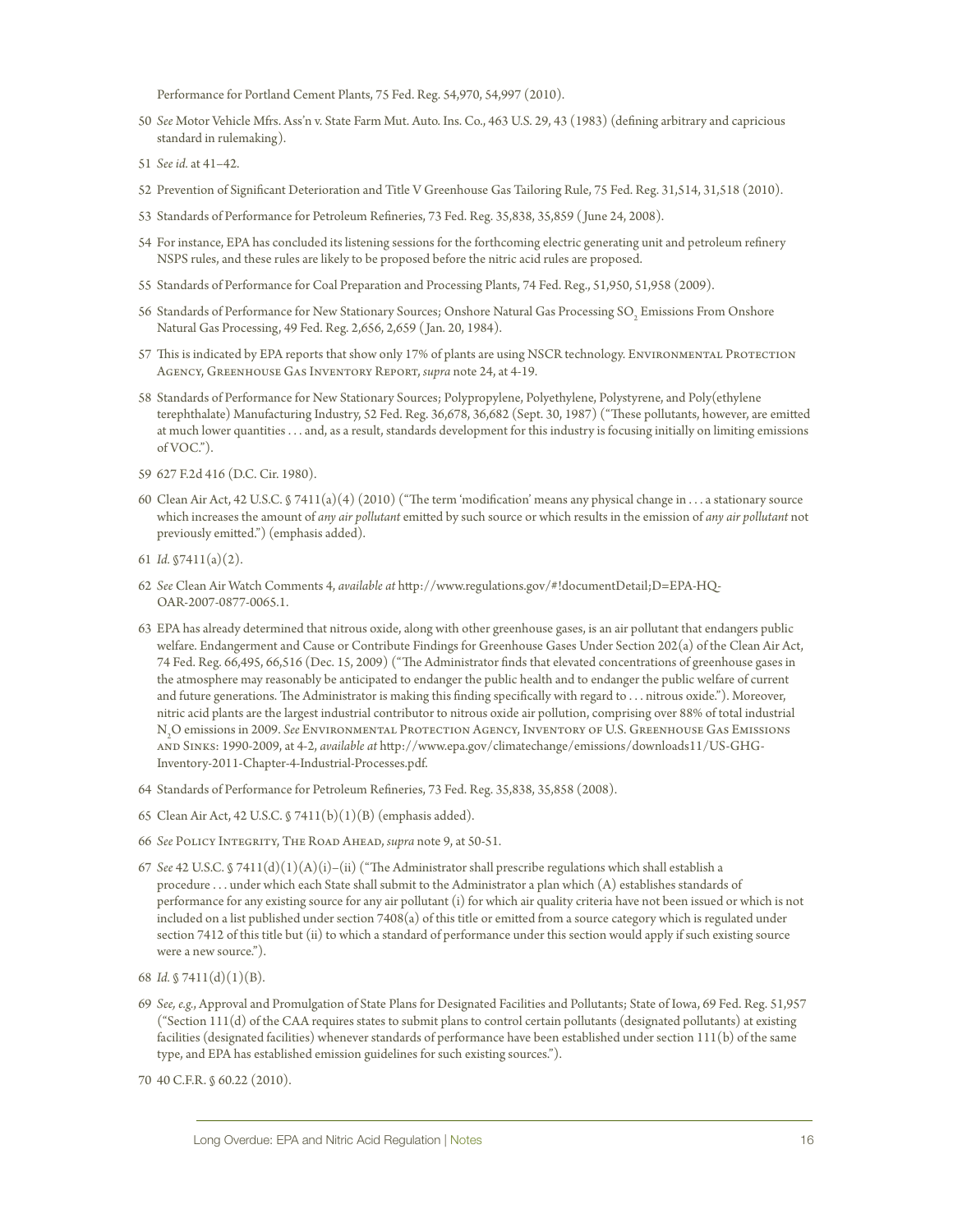71 *Id.* § 60.24(b)(1).

72 Robert R. Nordhaus, *New Wine Into Old Bottles: The Feasibility of Greenhouse Gas Regulation Under the Clean Air Act*, 15 N.Y.U. ENVTL. L.J. 53, 55–56 (2007) (quoting Robert N. Stavins, *Policy Instruments for Climate Change: How Can National Governments Address a Global Problem?*, 1997 U. CHI. LEGAL F. 298, 297–98).

73 42 U.S.C. § 7411(a)(1).

74 While conventional pollutants often have localized effects that, without additional regulatory controls, can introduce concerns about "hot-spots," greenhouse gases are a global pollutant. These complications do not necessarily suggest that market-mechanisms are inappropriate for conventional pollutants, but add a level of complexity that does not apply to greenhouse gases.

75 *See, e.g.*, Exec. Order No. 12898, 59 Fed. Reg. 7,629 (Feb. 16, 1994).

76 42 U.S.C. § 7411(d)(2).

77 Id. § 7410.

78 Id. § 7410(a)(2)(A).

79 *Id.* § 7411(d).

80 40 C.F.R. § 60.24(b)(1).

81 Id. § 60.21(k).

- 82 While CAMR was later vacated by the D.C. Circuit Court of Appeals, that decision was made on grounds unrelated to the cap-and-trade program that EPA implemented pursuant to Section 111(d). *See* New Jersey v. EPA, 517 F.3d 574 (D.C. Cir. 2008).
- 83 *See* World Resources Institute & Columbia Law School Center for Climate Change Law, Working Paper, What's Ahead for Power Plants and Industry?: Using the Clean Air Act to Reduce Greenhouse Gas Emissions, Building on Existing Regional Programs 14 (2011), *available at* http://pdf.wri.org/working\_papers/ whats ahead for power plants and industry.pdf.
- 84 *See, e.g.*, EPA Brief, *New Jersey v. EPA*, 2007 WL 2155494 ( July 23, 2007) ("For these reasons, it was at the very least "permissible" for EPA to construe the statutory definition of 'standard of performance' in section 111 to allow the type of capand-trade system reflected in CAMR.").
- 85 Clean Air Act Amendments of 1990, Pub. L. 101-549, § 403(a) (amending Section 111(a) of the Clean Air Act).
- 86 578 F.2d 319 (D.C. Cir. 1978). The case involved an attempt to avoid compliance with an emissions standard under 111(b) by improving emissions rates at another facility.
- 87 EPA Brief, *supra* note 84.
- 88 Clean Air Act, 42 U.S.C. § 7411(d)(2) (2010).

89 *Id.*

- 90 *Id.* § 7602(y).
- 91 *Id.* § 7411(c)(1).
- 92 States would not possess any additional authority under § 111(c) to implement market-based programs; only the same authority EPA already has under § 111(b).
- 93 Environmental Protection Agency, Settlement Agreements to Address Greenhouse Gas Emissions from Electric Generating Units and Refineries: Fact Sheet (2011), http://www.epa.gov/airquality/pdfs/ settlementfactsheet.pdf (last visited May 7, 2011).
- 94 There may be some differences related to how long the gases remain in the atmosphere. These complications, however, are likely not sufficient to overcome the benefits of inter-pollutant trading. Moreover, once the agency determines social costs for each of the well-mixed gases, these values can be used directly to convert between the various greenhouse gases. *See* Letter from Policy Integrity & Environmental Defense Fund to Senior Government Officials (Sept. 11, 2009), *available at* http:// policyintegrity.org/documents/Letter\_on\_the\_Interagency\_SCC\_9-11-09.pdf.
- 95 *See* Policy Integrity, The Road Ahead, *supra* note 9, at 90. Note that the legislative history and statutory structure do not quite as strongly support cross-category trading for new sources; but EPA could still adopt the approach used in CAMR for new sources, subjecting them simultaneously to baseline performance standards and a market cap; and EPA and the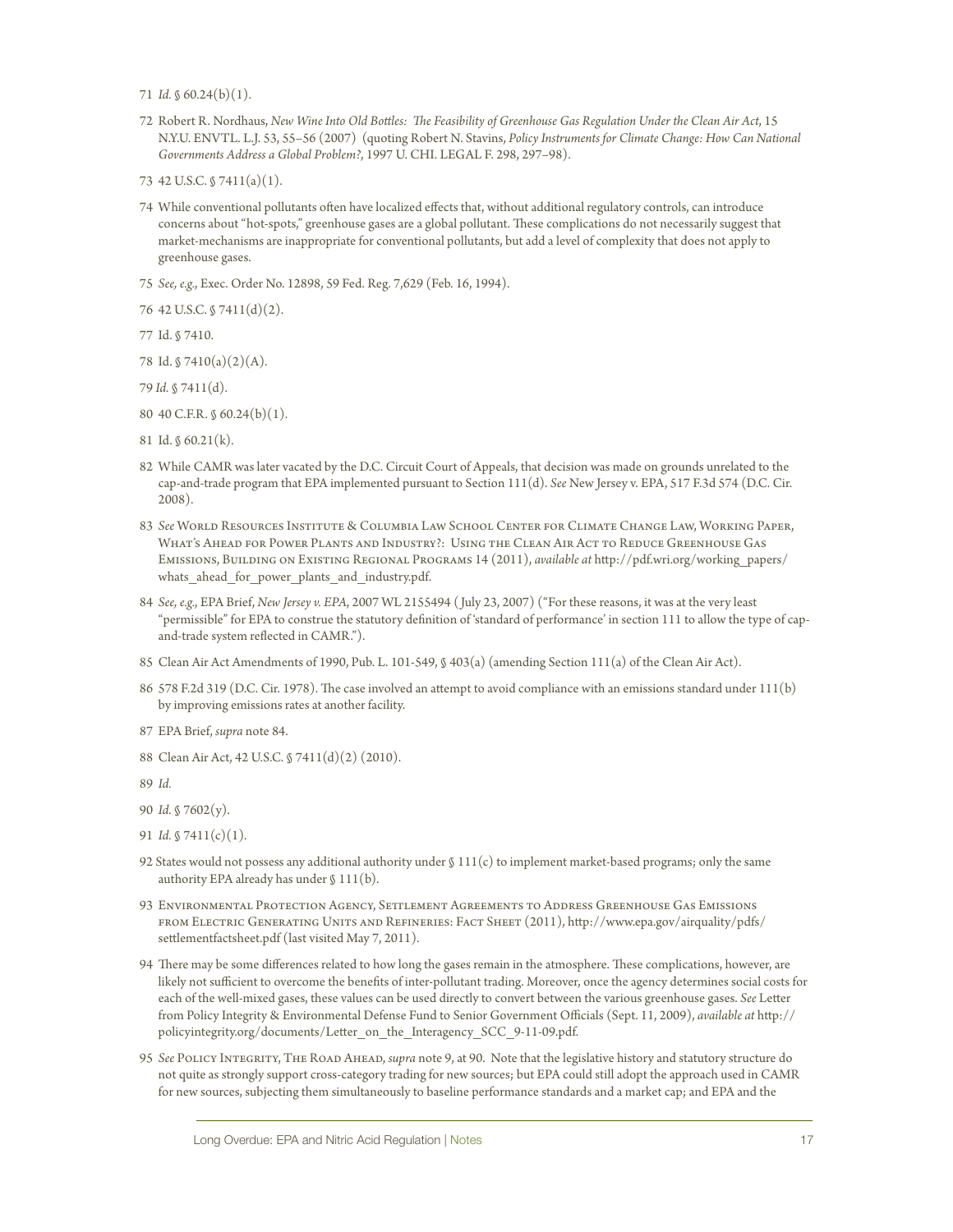states will be on more solid legal footing for cross-category trading between existing sources. States' additional authority to consider "other factors" and use a SIP-like approval process might also help the developing of a broad, flexible regime.

- 96 42 U.S.C. § 7411(a)(1).
- 97 This level could be set based on a cost-benefit analysis of nationwide reduction. See arguments *supra*.
- 98 *See* Policy Integrity, The Road Ahead, *supra* note 9, at 65.
- 99 *Id.* at 64.
- 100 For a primer on this policy, *see* Richard Rosenzweig & Mathew Varilek, Discussion Draft for EPRI Workshop, *Key Issues to Be Considered in the Development of Rate-Based Emissions Trading Programs* (April 2003), *available at* http://www.natsource. com/uploads/features/Draft%20Discussion%20Paper%20-%20Rate-Based%20Emissions%20Trading.pdf.
- 101 The output could be defined as the physical quantity of output (e.g., lbs. of nitric acid), the energy value (e.g., mmBtu), or a monetary measure (per dollar value of output). For a discussion of the differences between these systems see *id*. at 8.
- 102 A potential concern in trading between rates for firms with different total aggregate emissions could be easily solved by making the unit of the permit sold based on quantity rather than rate. For example, if the average emissions rate were 0.6 mmt CO<sub>2</sub> eq. per MWh, a firm that emitted at only 0.5 mmt CO<sub>2</sub> eq. per MWh could trade its permits of  $(0.6$  – 0.5) x total aggregate emissions. On the other side, a firm that needed to buy permits could do so up to their total amount of aggregate emissions. *See id.* at 10.
- 103 It should be noted that this is also true of the traditional standard of performance emissions regulations for NSPS. Therefore, this is only a disadvantage relative to a flexible emissions budget program.
- 104 *See* Rosenzweig & Varilek, *supra* note 100, at 29.
- 105 *See* Richard Munson & Thomas Casten, *Simplifying Climate Change Legislation: Output Based Allocations*, 21(5) Electricity J. 64, 69 (2008).